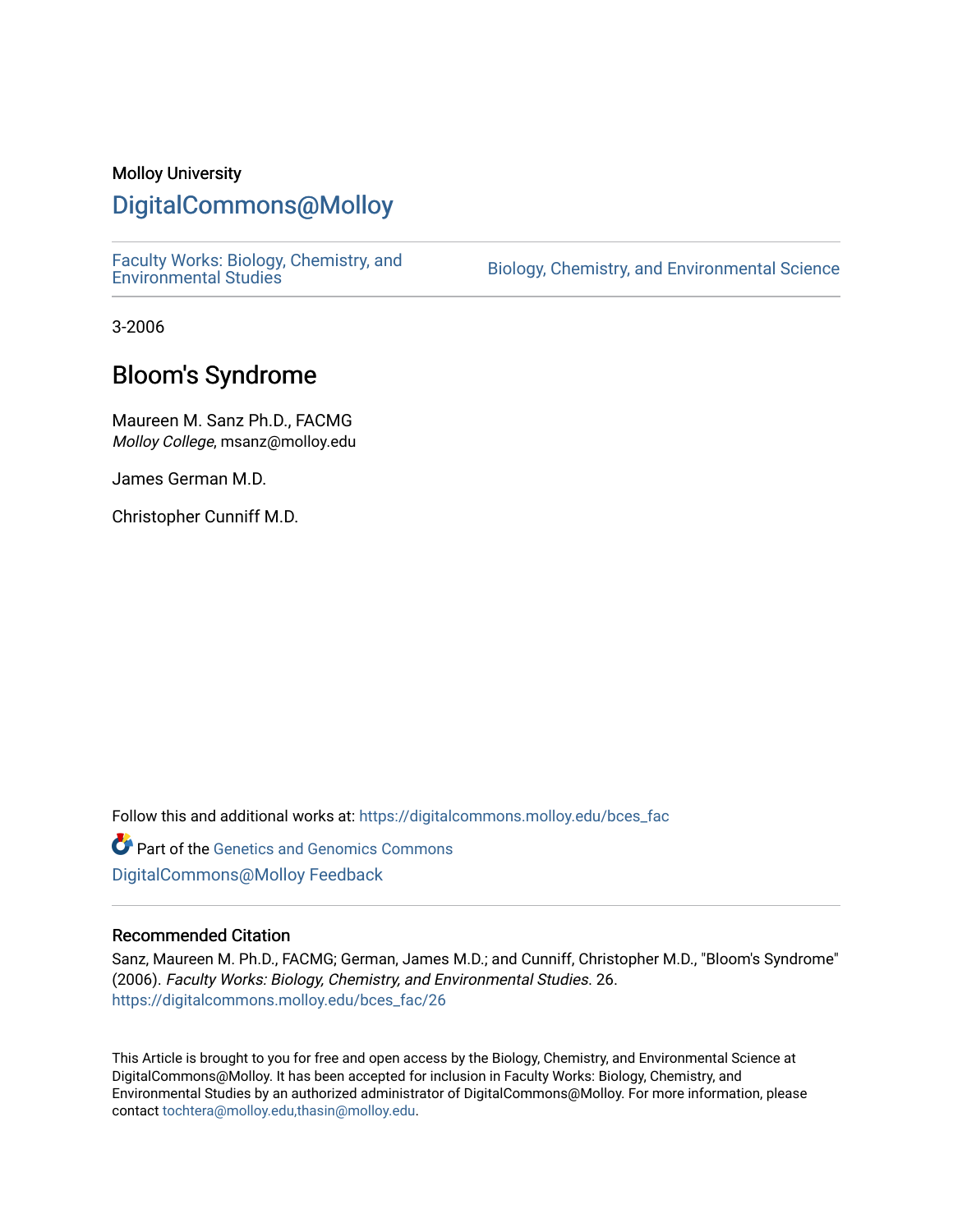NCBI Bookshelf. A service of the National Library of Medicine, National Institutes of Health.

Adam MP, Ardinger HH, Pagon RA, et al., editors. GeneReviews® [Internet]. Seattle (WA): University of Washington, Seattle; 1993-2018.

# Bloom's Syndrome

Maureen M Sanz, PhD, FACMG Associate Professor, Department of Biology Molloy College Rockville Centre, New York [msanz@molloy.edu](mailto:dev@null)

James German, MD, FACMG (hon) Professor Emeritus, Department of Pediatrics Weill Cornell Medical College New York, New York

Christopher Cunniff, MD, FACMG Professor, Department of Pediatrics Weill Cornell Medical College New York, New York [cmc9039@med.cornell.edu](mailto:dev@null)

Initial Posting: March 22, 2006; Last Update: April 7, 2016.

# **Summary**

Clinical characteristics. Bloom's syndrome (BSyn) is characterized by severe pre- and postnatal growth deficiency, sparseness of subcutaneous fat tissue throughout infancy and early childhood, and short stature throughout postnatal life that in most affected individuals is accompanied by an erythematous and sun-sensitive skin lesion of the face. Gastroesophageal reflux (GER) is common and very possibly responsible for infections of the upper respiratory tract, the middle ear, and the lung that occur repeatedly in most persons with BSyn. Although most affected individuals have normal intellectual ability, many exhibit a poorly defined learning disability. Women may be fertile, but menopause occurs unusually early; men are infertile. Serious medical complications that are much more common than in the general population and that also appear at unusually early ages are chronic obstructive pulmonary disease, diabetes mellitus resembling the adult-onset type, and cancer of a wide variety of types and anatomic sites. BSyn occurs rarely in all national and ethnic groups but is relatively less rare in Ashkenazi Jews.

Diagnosis/testing. The diagnosis of BSyn is established in a proband with identification of biallelic pathogenic variants in *BLM* on molecular genetic testing or, if molecular genetic testing is inconclusive, with identification of increased frequency of sister-chromatid exchanges on specialized cytogenetic studies.

Management. *Treatment of manifestations:* Supplemental feeding increases fat deposition but not linear growth. Diabetes mellitus is treated in the standard manner. In persons with BSyn who have cancer, hypersensitivity of cells to both ionizing radiation and DNA-damaging chemicals may require reduction of the dosage and/or the duration of treatment to avoid serious and even life-threatening complications.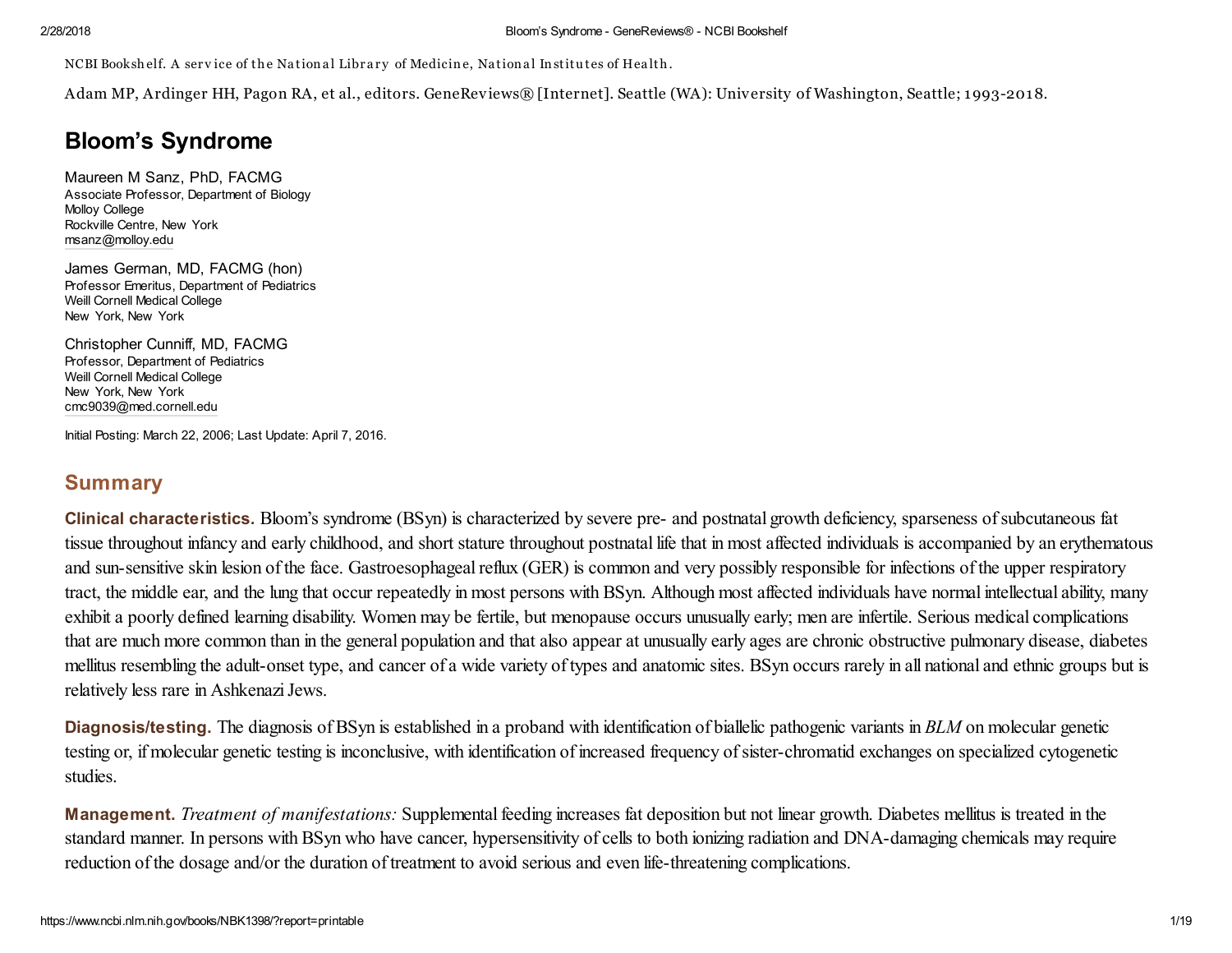*Surveillance*: Unexplained signs and symptoms that are potential indications of a malignancy should be investigated promptly and thoroughly. Screening for breast and colon cancer decades earlier, and more frequently than in general population screening programs, is advisable.

*Agents/circumstances to avoid:* Sun exposure to the face.

Genetic counseling. BSyn is inherited in an autosomal recessive manner. Identification of both pathogenic *BLM* alleles in a family is required for carrier (heterozygote) testing, as cytogenetic testing cannot distinguish between carriers and non-carriers. Prenatal diagnosis of pregnancies at increased risk is possible using either cytogenetic testing (specifically sister-chromatid exchange analysis) or *BLM* molecular genetic testing if the pathogenic variants have been identified in the family.

# **Diagnosis**

# Suggestive Findings

Bloom's syndrome (BSyn) should be suspected in an individual with the following clinical or cytogenetic findings.

# Clinical findings

- Unexplained, severe intrauterine growth deficiency that persists into infancy, childhood, and adulthood
- Significant growth deficiency and an erythematous skin lesion in a "butterfly shape" on the face after sun exposure
- Significant growth deficiency and a diagnosis of cancer

# Cytogenetic findings

- Increased quadriradial configurations (Qrs) in cultured blood lymphocytes (a mean of 1%-2% Qrs are observed in cultured blood lymphocytes from a person with BSyn vs none in controls)
- Chromatid gaps, breaks, and rearrangements

# Establishing the Diagnosis

The diagnosis of BSyn is established in a proband with identification of biallelic pathogenic variants in *BLM* on molecular genetic testing [\(Table](https://www.ncbi.nlm.nih.gov/books/NBK1398/table/bloom.T.molecular_genetic_testing_used_i/?report=objectonly) 1) or, if molecular genetic testing is inconclusive, with identification of increased frequency ofsister-chromatid exchanges (SCEs) on specialized cytogenetic studies.

Molecular testing approaches can include single-gene testing, use of a multi-gene panel, and more comprehensive genomic testing.

• Single-gene testing. Sequence analysis of *BLM* is performed first followed by gene-targeted deletion/duplication analysis if only one or no pathogenic variant is found.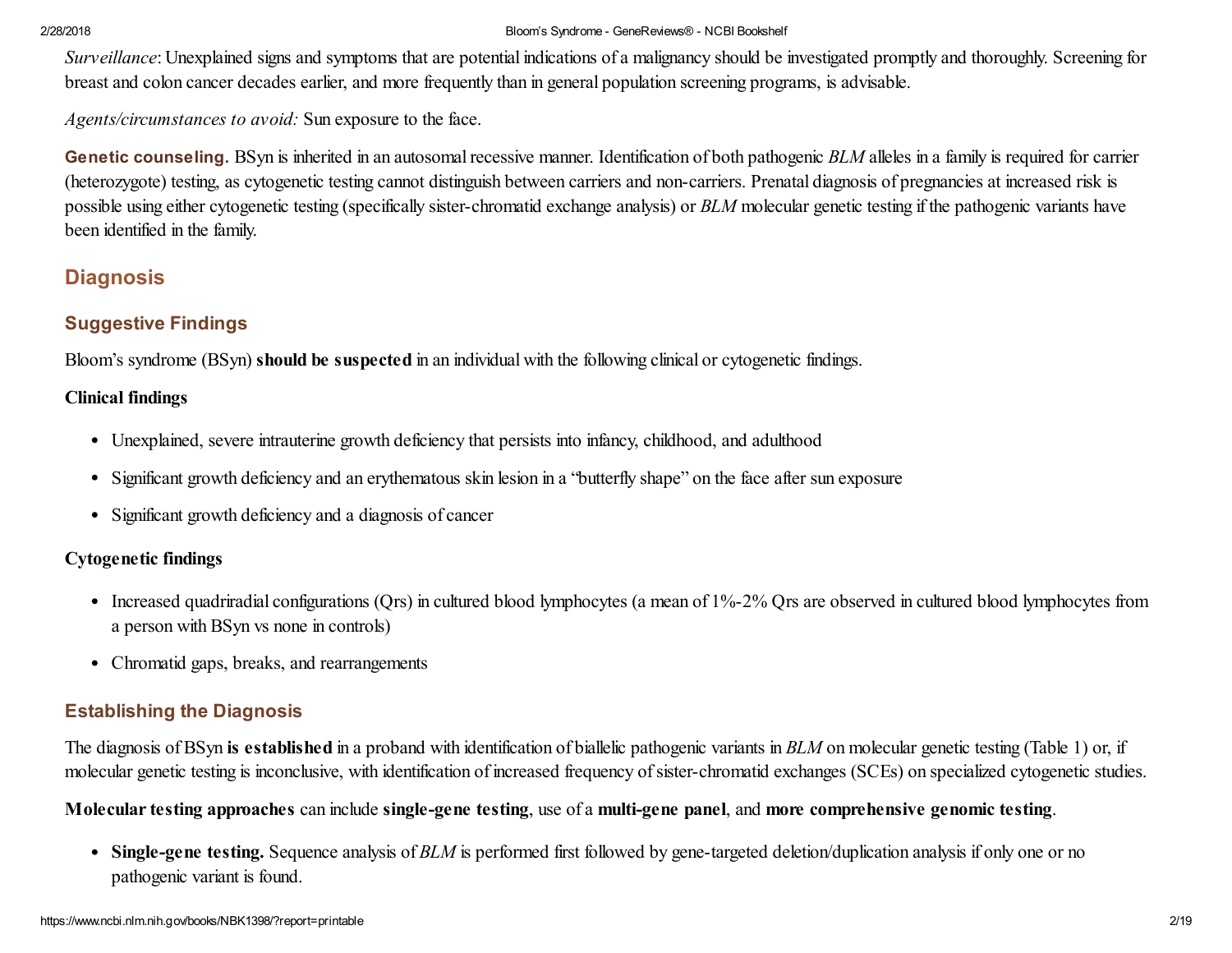In individuals of Ashkenazi Jewish ancestry, targeted analysis for the common pathogenic variant, c.2207 2212delinsTAGATTC (designated blm<sup>Ash</sup>), can be performed first. Of pathogenic variants identified in individuals of Ashkenazi Jewish ancestry, 97% are the common blm<sup>Ash</sup> variant.

A multi-gene panel that includes *BLM* and other genes of interest (see [Differential](#page-7-0) Diagnosis) may also be considered. Note:(1) The genes included in the panel and the diagnostic sensitivity of the testing used for each gene vary by laboratory and over time. (2) Some multi-gene panels may include genes not associated with the condition discussed in this *GeneReview*; thus, clinicians need to determine which multi-gene panel provides the best opportunity to identify the genetic cause of the condition at the most reasonable cost. (3) Methods used in a panel may include sequence analysis, deletion/duplication analysis, and/or other non-sequencing based tests.

For an introduction to multigene panels click [here.](https://www.ncbi.nlm.nih.gov/books/n/gene/app5/#app5.Multigene_Panels) More detailed information for clinicians ordering genetic tests can be found [here.](https://www.ncbi.nlm.nih.gov/books/n/gene/app5/#app5.Multigene_Panels_FAQs)

• More comprehensive genomic testing (when available) including exome sequencing, genome sequencing, and mitochondrial sequencing may be considered if serial single-gene testing (and/or use of a multi-gene panel that includes *BLM*) fails to confirm a diagnosis in an individual with features of Bloom's syndrome.

For an introduction to comprehensive genomic testing click [here.](https://www.ncbi.nlm.nih.gov/books/n/gene/app5/#app5.Comprehensive_Genomic_Testing) More detailed information for clinicians ordering genomic testing can be found [here.](https://www.ncbi.nlm.nih.gov/books/n/gene/app5/#app5.Comprehensive_Genomic_Testing_1)

## Table 1.

Molecular Genetic Testing Used in Bloom's Syndrome

| Gene <sup>1</sup>        | <b>Test Method</b>                                       | Proportion of Pathogenic Variants <sup>2</sup> Detectable by This Method |                            |  |
|--------------------------|----------------------------------------------------------|--------------------------------------------------------------------------|----------------------------|--|
|                          |                                                          | Ashkenazi Jewish ancestry                                                | <b>Non-Jewish Ancestry</b> |  |
| <b>BLM</b>               | Targeted analysis for c.2207_2212delinsTAGTTC 97% 3      |                                                                          | $4\%$                      |  |
|                          | Sequence analysis $4$                                    | $\sim$ 100% <sup>3</sup>                                                 | 87%                        |  |
|                          | Gene-targeted deletion/duplication analysis <sup>5</sup> | None reported $\frac{3}{2}$                                              | Unknown <sup>6</sup>       |  |
| Unknown $\frac{1}{1}$ NA |                                                          |                                                                          |                            |  |

- 1. See Table A. Genes and [Databases](https://www.ncbi.nlm.nih.gov/books/NBK1398/#bloom.molgen.TA) for chromosome locus and protein.
- 2. See [Molecular](#page-13-0) Genetics for information on allelic variants detected in this gene.
- 3. German et al [2007]
- 4. Sequence analysis detects variants that are benign, likely benign, of uncertain significance, likely pathogenic, or pathogenic. Pathogenic variants may include small intragenic deletions/insertions and missense, nonsense, and splice site variants; typically, exon or whole-gene deletions/duplications are not detected. For issues to consider in interpretation of sequence analysis results, click [here.](https://www.ncbi.nlm.nih.gov/books/n/gene/app2/)
- 5. Gene-targeted deletion/duplication analysis detects intragenic deletions or duplications. Methods that may be used include: quantitative PCR, long-range PCR,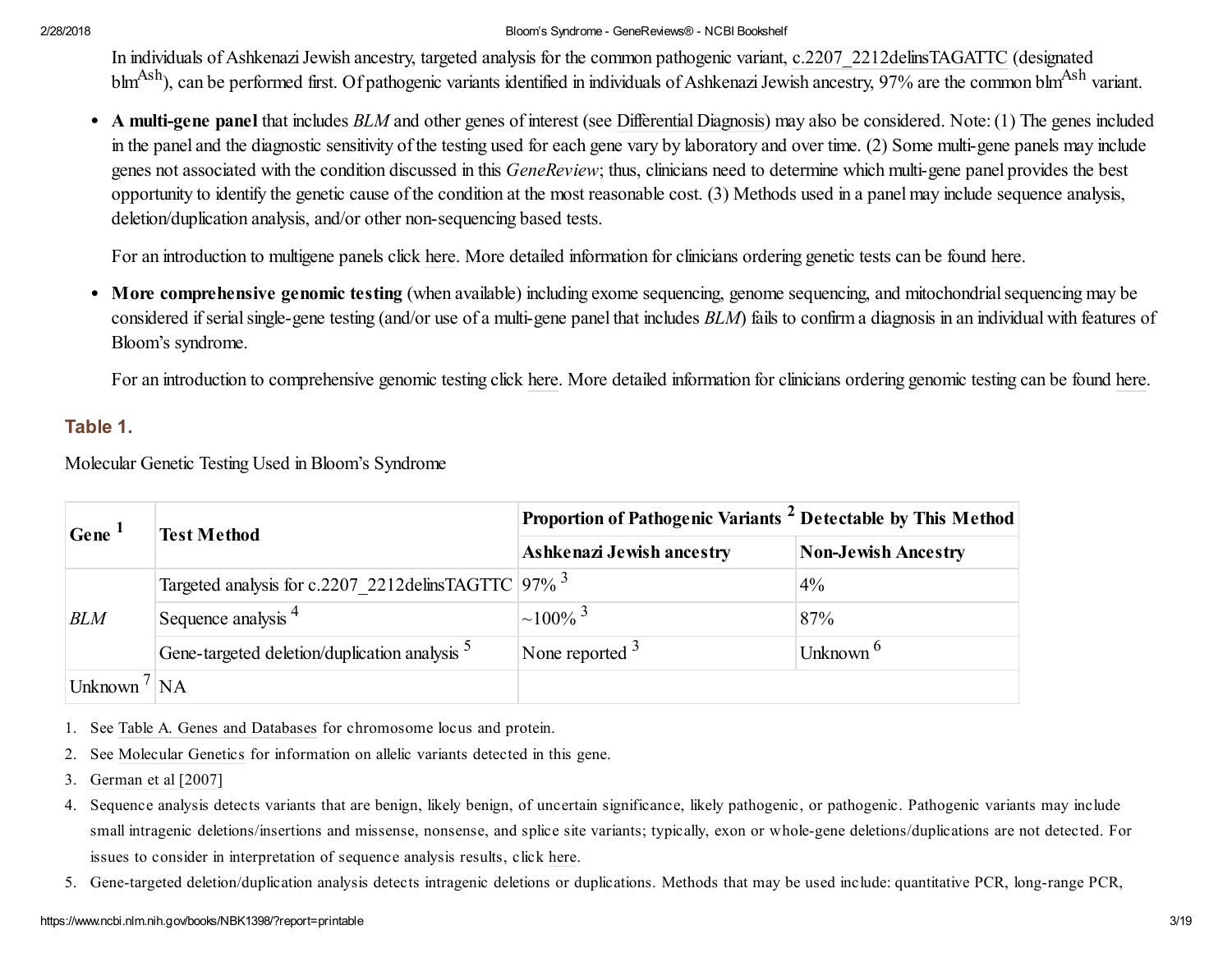multiplex ligation-dependent probe amplification (MLPA), and a gene-targeted microarray designed to detect single-exon deletions or duplications.

- 6. No data on detection rate of gene-targeted deletion/duplication analysis in individuals of non-Jewish ancestry are available, however, large intragenic deletions have been reported [German et al 2007].
- 7. In nine individuals with BSyn pathogenic variants in *BLM* were not detected, leaving open the possibility of locus heterogeneity [German et al 2007].

SCEs; a mean of 40-100 per metaphase (vs <10 in controls). Increased frequency of SCEs is demonstrable in BSyn cultured cells (including lymphocytes, fibroblasts, and exfoliated fetal cells) allowed to proliferate in a medium containing 5'bromo-2'-deoxyuridine (BrdU). BSyn is the only disorder in which such evidence of hyper-recombinability is known to occur. In an individual with BSyn the mean and range of SCEs per metaphase are higher in lymphocytes than in fibroblasts, but the differences from controls in both types of cells are so great that BSyn and normal cells are readily distinguishable.

Note:In a minority of persons with BSyn, varying numbers of lymphocytes with normal SCE rates circulate in the blood alongside cells with the characteristically increased SCE frequency and presumably are the result of mutation back to normal in a stem cell. In theory, low (normal) SCE cells could predominate, even to the exclusion of the high-SCE cells. Therefore, when the clinical phenotype of an individual strongly suggests the diagnosis of BSyn and when no lymphocytes freshly removed from the circulation display the high number of SCEs per metaphase characteristic of BSyn, cytogenetic examination of cultured dermal fibroblasts may be necessary; normal rates of SCE in fibroblasts have never been found in an individual with BSyn.

# Clinical Characteristics

# Clinical Description

The range of clinical features in persons with Bloom's syndrome (BSyn) has been tracked through the Bloom's [Syndrome](http://weill.cornell.edu/bsr/) Registry. The clinical and genetic histories have been obtained from registered persons diagnosed between 1954 and 2016, and their clinical courses have been followed [German & Passarge 1989, German 1993, German & Ellis 2002].

The main clinical features of BSyn are the following:

• Size and appearance. The most impressive and the only constant clinical feature of BSyn seen throughout all stages of life is exceptionally small size, with roughly normal body proportions with the exception of a slightly disproportionately small cranium. Subcutaneous adipose tissue is very sparse, typically resulting in a wasted appearance. Plasma growth hormone concentration is normal.

The affected fetus is smaller than normal for gestational age. The mean birth weight of affected males is 1760 g (range 900-3189 g) and of affected females, 1754 g (range 700-2892 g). The average adult height of men is 149 cm (range 128-164 cm) and of women, 138 cm (range 115-160 cm).

The face in BSyn is often striking because of the small and somewhat narrow cranium, seemingly underdeveloped malar and lower mandibular areas, and a resulting relative prominence of the nose and ears ([weill.cornell.edu/bsr\)](http://weill.cornell.edu/bsr/).

The voice is high-pitched and somewhat coarse in timbre.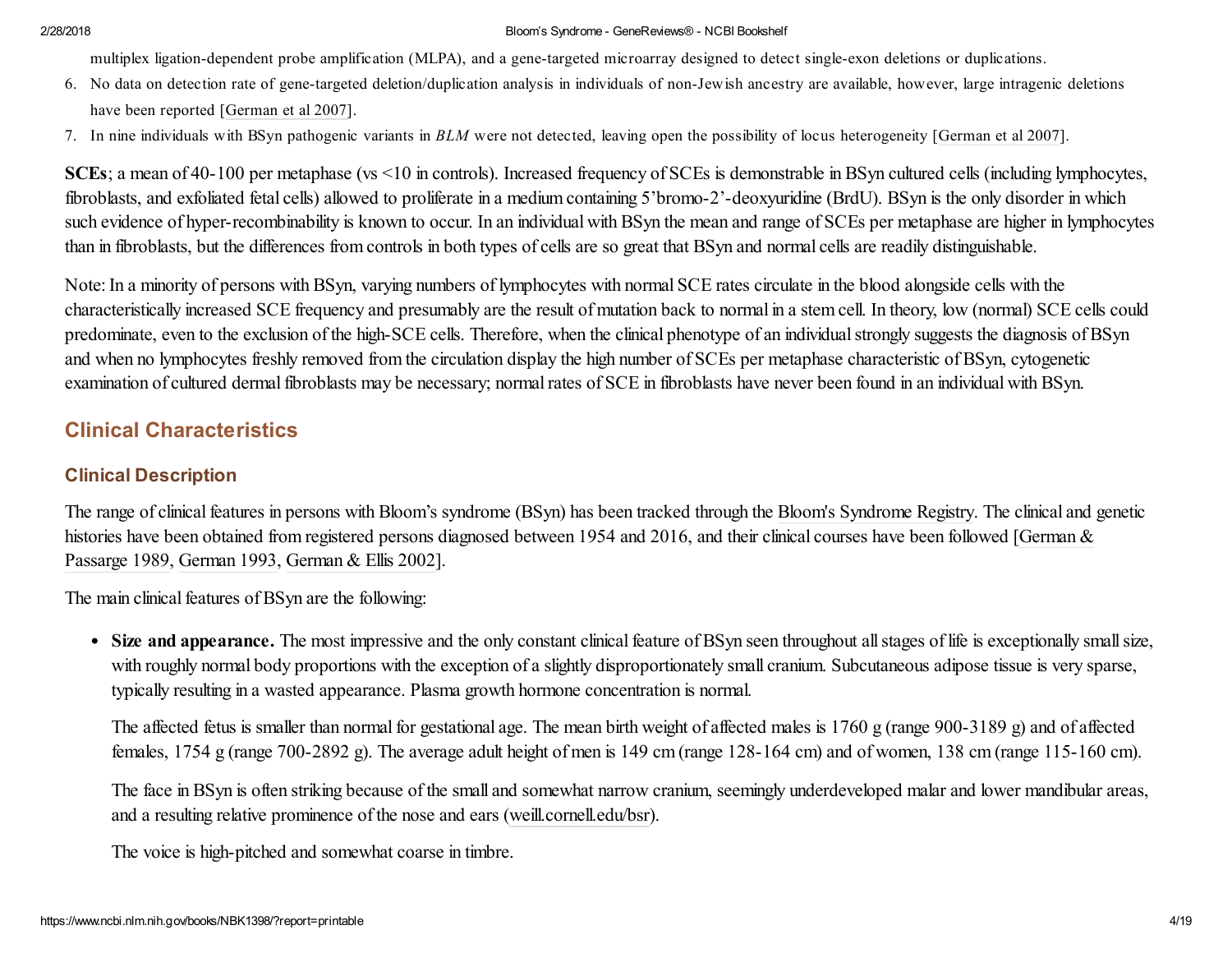- Feeding problems. These are prominent in the majority of newborns, infants, and young children. The child with BSyn characteristically shows a lack of interest in nursing, and then in eating. In a minority of infants with BSyn, nursing and eating are normal. Severe gastroesophageal reflux (GER) has been found in the few young infants appropriately examined and may contribute to their repeated bouts of middle ear and lung infections, via repeated micro-aspirations of gastric contents.
- Skin lesions. The skin at birth and during early infancy appears normal, but, typically following sun exposure during the first or second year of life, a red, sun-sensitive skin lesion appears on the nose and cheeks, sometimes faintly also on the dorsa of the hands and forearms. This lesion varies in severity and extent among affected individuals; in some the lesion is minimal. In severely affected individuals, the lesion can be bright red and can extend onto adjacent areas. Loss of the lower eyelashes and blister and fissure formation of the lower lip are common, the latter often becoming particularly bothersome and difficult to treat.

Café-au-lait macules, typically with neighboring hypopigmented areas ofskin, are more numerous and larger than in those without BSyn.

- Immunodeficiency. The concentration of one or more of the plasma immunoglobulins is usually abnormally low. Delayed hypersensitivity is undetected by the standard testing method.
- Infections. Repeated bouts of otitis media and pneumonia that respond normally to antibiotics occur throughout infancy and early childhood in at least 20% of persons with BSyn. The frequency of these infections does not appear to correlate with the severity of the immunodeficiency.
- Fertility. Men with BSyn appropriately examined have had azoospermia or severe oligospermia. Women with BSyn, although often fertile, enter menopause prematurely. Eleven women with BSyn followed in the Registry have become pregnant at least once; seven of them have been delivered a total of eleven healthy babies of normalsize.
- Intelligence. Intellectual abilities of affected persons vary, being clearly limited in some and normal in others. Some persons with BSyn are reported to have a lack of interest in learning and do poorly in school in courses requiring abstract thought. However, others have excelled in school, with some earning graduate degrees.
- Other clinical features. Major anatomic defects are not increased in frequency. In the 272 persons in the Registry as of 2012, only single examples of the following having occurred: tracheoesophagealfistula, cardiac malformation, absent thumbs, and absence of a toe and malformation of a thumb.

Medical complications of BSyn, all serious, in order of increasing frequency are the following:

- Lower urinary tract obstruction in men. Several men have had a poorly characterized urethral or bladder neck obstruction, resulting in death in two individuals.
- Chronic obstructive pulmonary disease. Chronic bronchitis and bronchiectasis are common, and pulmonary failure has been the cause of death in five persons.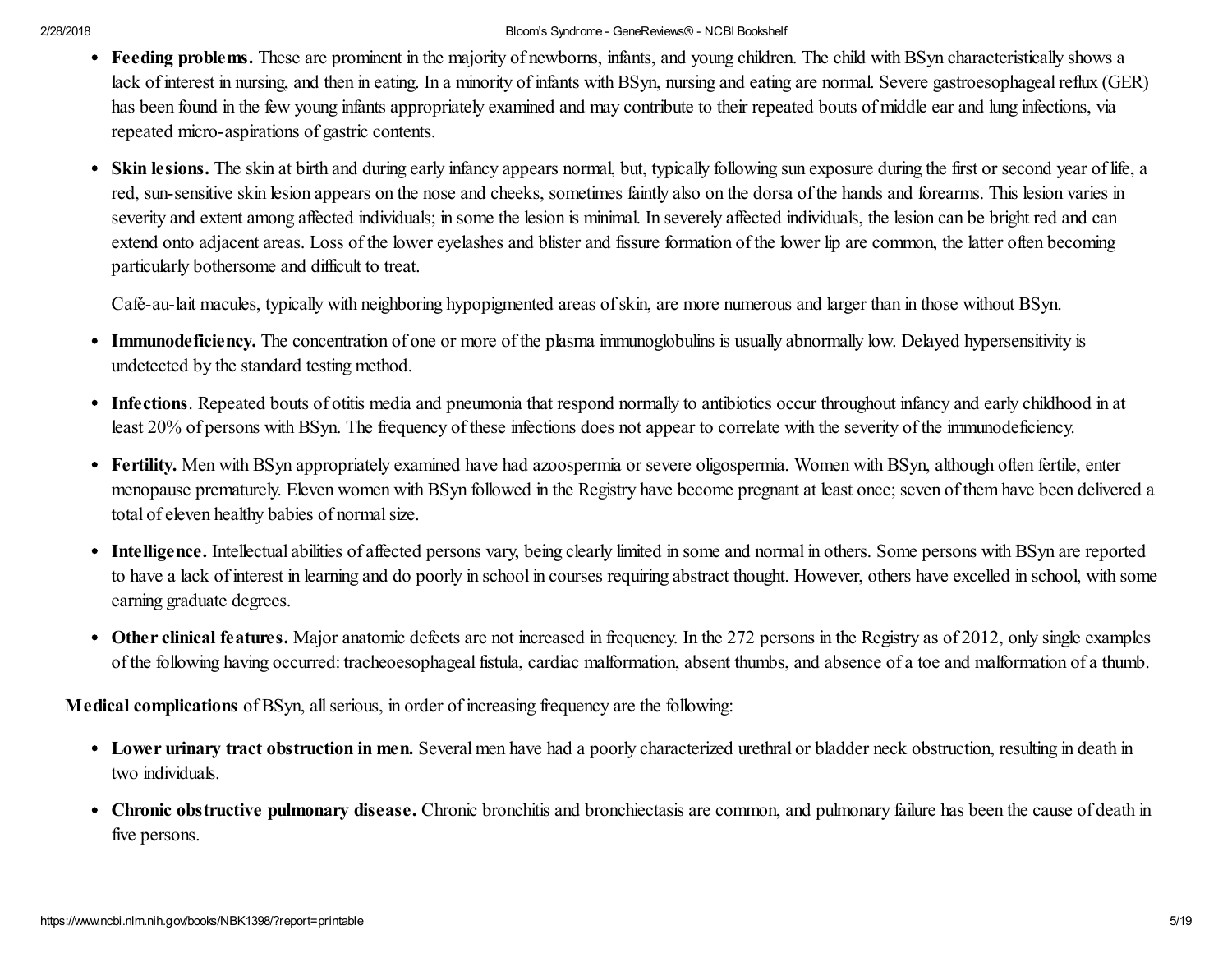Diabetes mellitus. Although the diabetes mellitus of BSyn has as yet not been well characterized, it resembles the typical adult-onset type except for an exceptionally early age of onset. Diabetes has been diagnosed in 47 of 272 persons in the Registry (17.7%) at a mean age of 26.6 years (range 4- 45 years). Although most individuals do not have severe complications, 16 have required insulin, and retinopathy has developed in two.

Abnormalities in insulin release and glucose tolerance have been detected in the eight healthy children (age 9 months to 13 years) and the three healthy young adults with BSyn (ages 22, 28, and 28 years) appropriately studied [Diaz et al 2006].

- Myelodysplasia. This heterogeneous group of disorders has been diagnosed in 23 persons in the Registry at a median age of 22.1 years (range 3- 47), and it has progressed to leukemia in at least seven. In all but three, the myelodysplasia was preceded by some form of cancer for which chemotherapy and/or radiotherapy had been administered.
- Cancer. Cancer is the most frequent medical complication in BSyn and the most common cause of death. Although the wide distribution of cell types and anatomic sites of cancer resemble that in the general population, it occurs more frequently and at much earlier ages in BSyn. Development of multiple cancers in a single individual is also much more common. [Table](https://www.ncbi.nlm.nih.gov/books/NBK1398/table/bloom.T.the_207_malignant_neoplasms_diag/?report=objectonly) 2 summarizes the cancers diagnosed in individuals followed in the Registry.

# Table 2.

The 207 Malignant Neoplasms Diagnosed in 131 Persons in the Bloom's Syndrome Registry, 1954-2016

| <b>Anatomic Sites/Types</b> |                                                  | <b>Mean Age at Diagnosis (Range) Number</b> |                |
|-----------------------------|--------------------------------------------------|---------------------------------------------|----------------|
|                             | Lower enteric tract                              | $35.0(16-49)$                               | 31             |
|                             | Integument                                       | $31.7(18-46)$                               | 27             |
|                             | Upper entero/respiratory tract                   | 37.8 (25-48)                                | 22             |
|                             | Epithelial (carcinoma) Genitalia & urinary tract | $16.6 \left( \leq 1-43 \right)$             | 17             |
|                             | <b>Breast</b>                                    | $35.8(21-48)$                               | 16             |
|                             | Lower respiratory tract                          | $33.0(26-40)$                               | 9              |
|                             | Liver                                            | 15.0                                        | 1              |
|                             | Lymphoma                                         | $21.7(4-49)$                                | 35             |
| Lymphoid                    | Acute lymphoblastic leukemia                     | $19.6(5-40)$                                | 12             |
| Hematopoietic               | Acute myelogenous leukemia                       | $18.1(2-47)$                                | 26             |
| <b>Other</b>                | Connective tissue (sarcoma)                      | $16.3(4-30)$                                | $\overline{4}$ |
|                             | Germ-cell                                        | $24.0(22-26)$                               | $\overline{2}$ |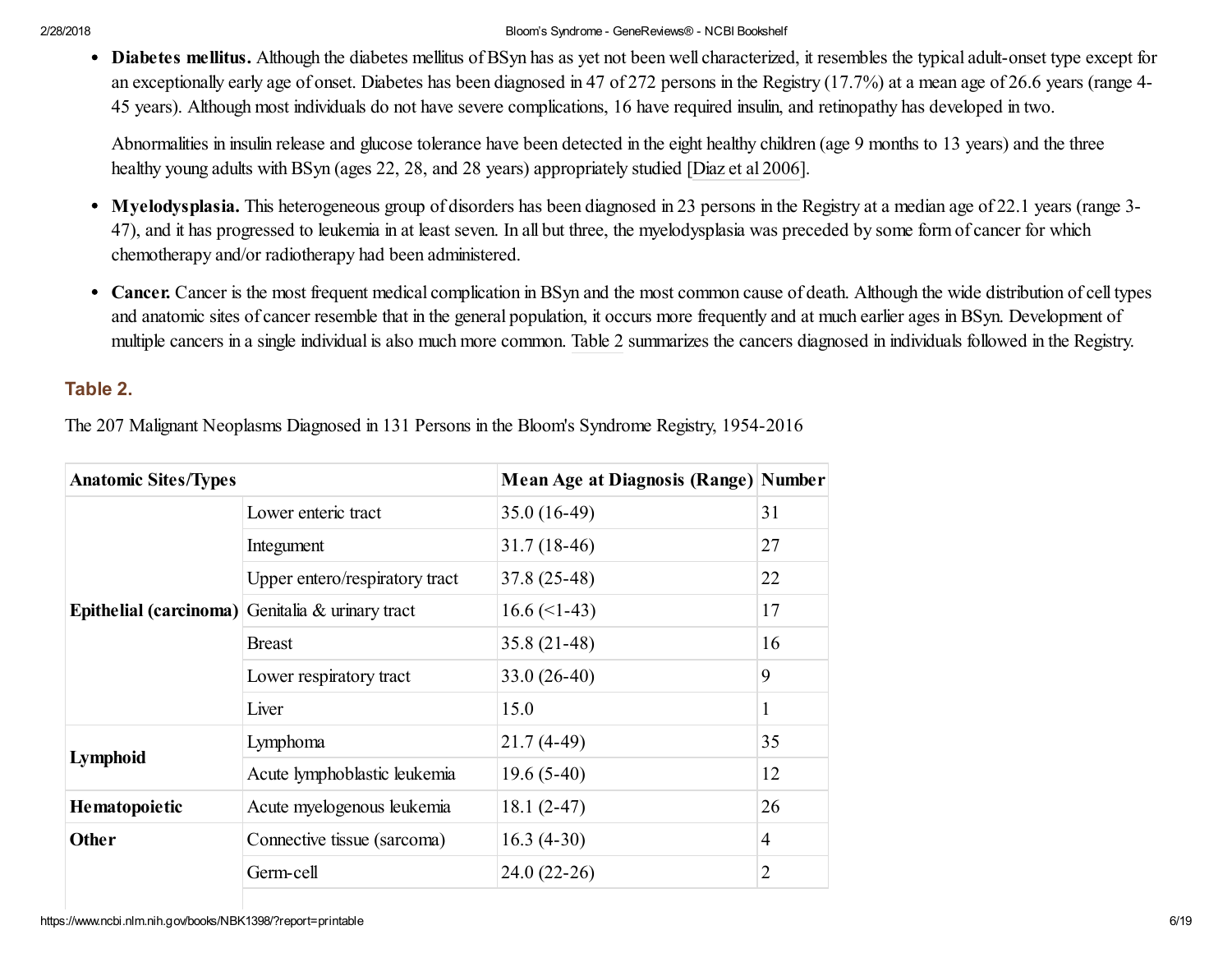| <b>Anatomic Sites/Types</b> |                                                    | <b>Mean Age at Diagnosis (Range) Number</b> |     |
|-----------------------------|----------------------------------------------------|---------------------------------------------|-----|
|                             | Central nervous system (brain)                     | 3.0                                         |     |
|                             | Retinoblastoma                                     | 1.0                                         |     |
|                             | Primary site unidentified, metastatic 33.7 (28-33) |                                             |     |
| All                         |                                                    | $26.6 \left( \leq 1-49 \right)$             | 207 |

Adapted from: Bloom's [Syndrome](http://weill.cornell.edu/bsr/) Registry

# Genotype-Phenotype Correlations

Homozygotes and compound heterozygotes. A similar phenotype is produced by either homozygosity or compound heterozygosity for any of the more than 60 pathogenic variants in *BLM* identified to date.

## Prevalence

Few individuals with BSyn have been reported in the medical literature since its description half a century ago [Bloom 1954], and fewer than 300 are known to the Bloom's Syndrome Registry.

Although rare in all populations, BSyn is relatively less rare among Ashkenazi Jews. Seventy-two of the 265 persons in the Registry are of Ashkenazi Jewish ancestry. The predominant *BLM* pathogenic variant identified in Ashkenazi Jews is c.2207 2212delinsTAGATTC, a 6-bp deletion/7-bp insertion in exon 10 of *BLM*, often (for brevity) designated blm<sup>Ash</sup>; the second most common pathogenic variant is c.2407dupT.

The approximate carrier frequency of the  $\text{blm}^{\text{Ash}}$  allele:

- One in 100 Ashkenazi Jews dwelling both in New York City [Li et al 1998] and in Israel [Peleg et al 2002]
- One in 37 Ashkenazi Jews dwelling in Israel, all four of whose grandparents were from Poland [Shahrabani-Gargir et al 1998]

# Genetically Related (Allelic) Disorders

No phenotypes other than those discussed in this *GeneReview* are known to be associated with pathogenic variants in *BLM*.

# <span id="page-7-0"></span>Differential Diagnosis

A greatly increased sister-chromatid exchange (SCE) rate distinguishes Bloom's syndrome from other clinical disorders associated with growth deficiency, such as [Russell-Silver](https://www.ncbi.nlm.nih.gov/books/n/gene/rss/) syndrome, and specifically those that feature small stature and evidence of excessive genomic instability, including the following:

[Fanconi](https://www.ncbi.nlm.nih.gov/books/n/gene/fa/) anemia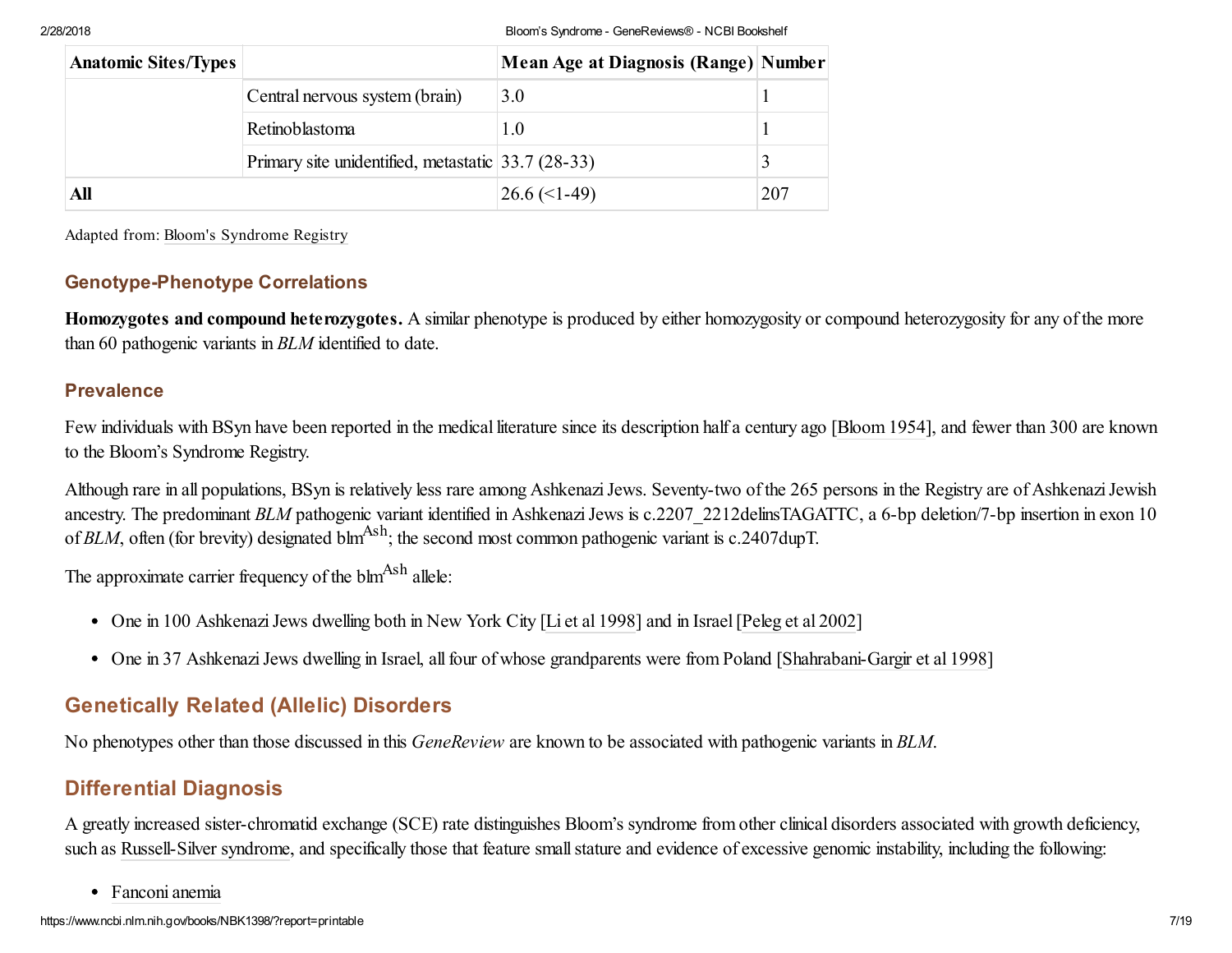- [Ataxia-telangiectasia](https://www.ncbi.nlm.nih.gov/books/n/gene/ataxia-telangiectas/)
- Ataxia-telangiectasia-like disorder (OMIM [604391\)](http://omim.org/entry/604391)
- Werner [syndrome](https://www.ncbi.nlm.nih.gov/books/n/gene/werner/)
- Nijmegen breakage [syndrome](https://www.ncbi.nlm.nih.gov/books/n/gene/nijmegen/)

# Management

# Evaluations Following Initial Diagnosis

To evaluate an individual newly diagnosed with Bloom's syndrome (BSyn) the following are recommended in addition to the routine medical history, family history, and physical examination:

- Evaluation for gastroesophageal reflux and micro-aspirations into the lung of gastric contents
- Fasting blood glucose determination at the time of diagnosis and annually thereafter
- Determination of plasma immunoglobulin concentrations
- Observation of urination for evidence of urethral obstruction
- If diagnosis occurs in adulthood, colonoscopy and stool guaiac at the time of diagnosis
- Consultation with a clinical geneticist and/or genetic counselor

# Treatment of Manifestations

Psychosocial. Family and teachers are encouraged to relate to persons with BSyn appropriately for their chronologic age rather than the younger age suggested by their unusually small size.

Growth. Growth hormone administration to children with BSyn has not increased growth rate or adult height in most persons, but some have experienced improved linear growth. Use of growth hormone has been approached cautiously in this population, because of the theoretic increase in their risk to develop tumors as a result of their treatment. Supplemental feeding results in increased fat deposition but not in improved linear growth.

Diabetes mellitus. Treatment of diabetes mellitus in BSyn is the same as in other persons.

Cancer. The hypersensitivity of persons with BSyn to both DNA-damaging chemicals and ionizing radiation ordinarily necessitates modification ofstandard cancer treatment regimens, which usually includes a reduction of both dosages and durations. Absence of information as to the ideal dosages makes such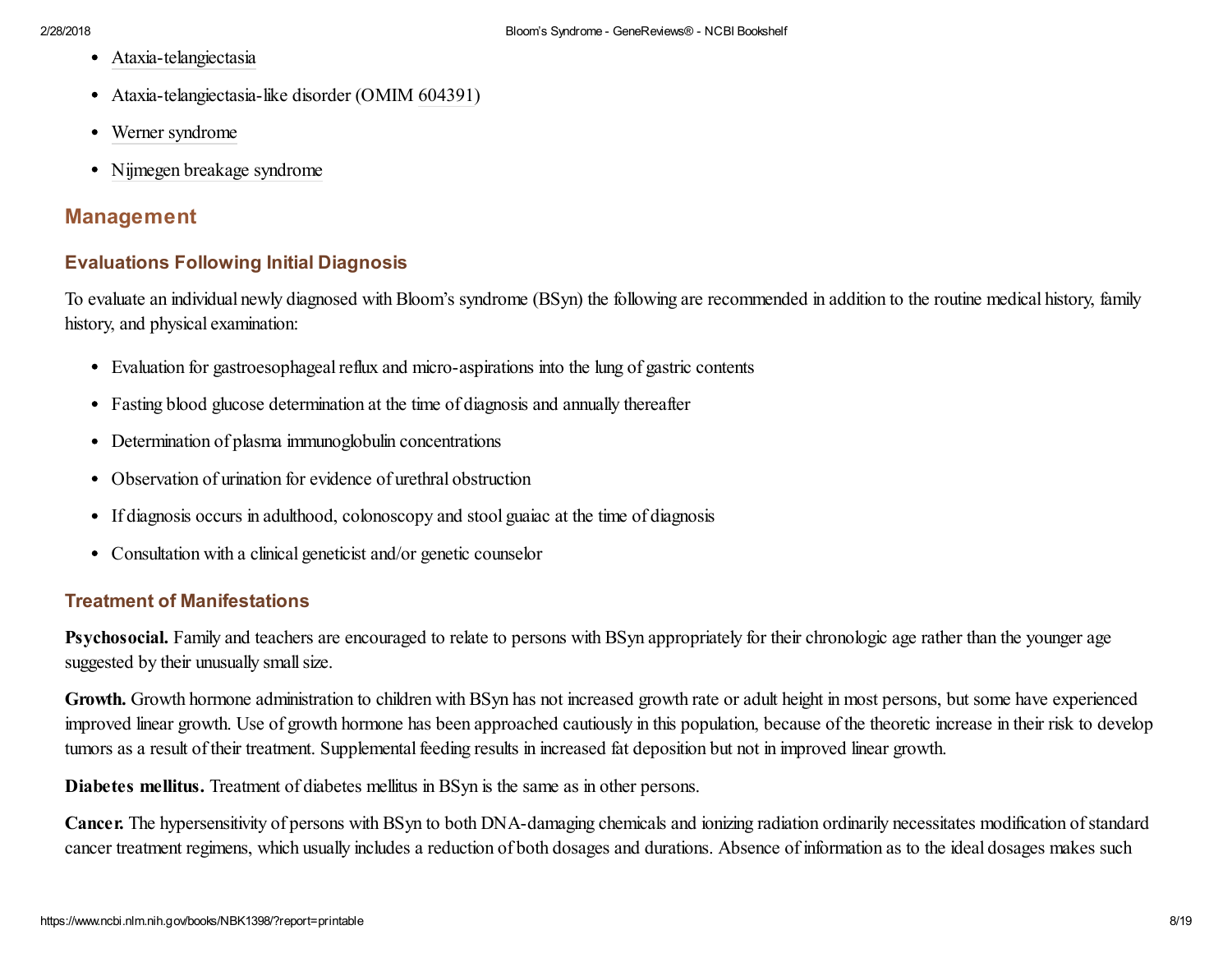treatment particularly challenging to the physician; nevertheless, the fact that the cancers themselves often appear unusually responsive to the treatment justifies the special effort.

Bone marrow transplantation (BMT). Too few persons with BSyn have had BMT to permit conclusions as to its value (which in theory could be great). The required ablative therapy prior to BMT often may require modification of standard protocols because of the hypersensitivity of persons with BSyn to DNA-damaging agents.

# <span id="page-9-0"></span>**Surveillance**

Families benefit from counseling regarding the risk of cancer in persons with BSyn. The wide variety of types and sites of cancer in Bsyn – plus the unusually early onset of solid tumors such as carcinomas and sarcomas – makes surveillance for cancer a life-long undertaking, requiring planning and cooperation among the affected person, the family, and the physician in charge.

- In persons younger than age 20 years, leukemia is the main type of cancer. Until evidence becomes available that treatment at the earliest stages of leukemia is more effective than treatment after full-blown symptoms appear, hematologic surveillance other than that used in general pediatrics appears unnecessary, if not contraindicated.
- Close contact between individuals age 20 years and older and their physicians is advisable, and symptoms that cannot be accounted for otherwise should be evaluated promptly as potential early indicators of cancer.
- Screening for colon cancer, the most common solid tumor in individuals with BSyn (see [Table](https://www.ncbi.nlm.nih.gov/books/NBK1398/table/bloom.T.the_207_malignant_neoplasms_diag/?report=objectonly) 2), should begin decades earlier than in others, and should be carried out more frequently.

In adults, colon cancer screening may include colonoscopy every one to two years, and stool guaiac testing for blood every three to six months.

# Agents/Circumstances to Avoid

Sun exposure to the face, particularly in infancy and early childhood, should be avoided.

# <span id="page-9-1"></span>Evaluation of Relatives at Risk

It is appropriate to evaluate sibs of a proband in order to identify as early as possible those who would benefit from avoidance ofsun exposure to the face and early surveillance for cancer (see [Surveillance](#page-9-0)).

- Molecular genetic testing can be used to evaluate sibs if the *BLM* pathogenic variants in the family are known.
- An unusually low birth weight followed by short stature throughout childhood is typically present in affected sibs; sibs of normal stature are likely unaffected and may not need further testing.

See Genetic [Counseling](#page-11-0) for issues related to the testing of at-risk relatives for genetic counseling purposes.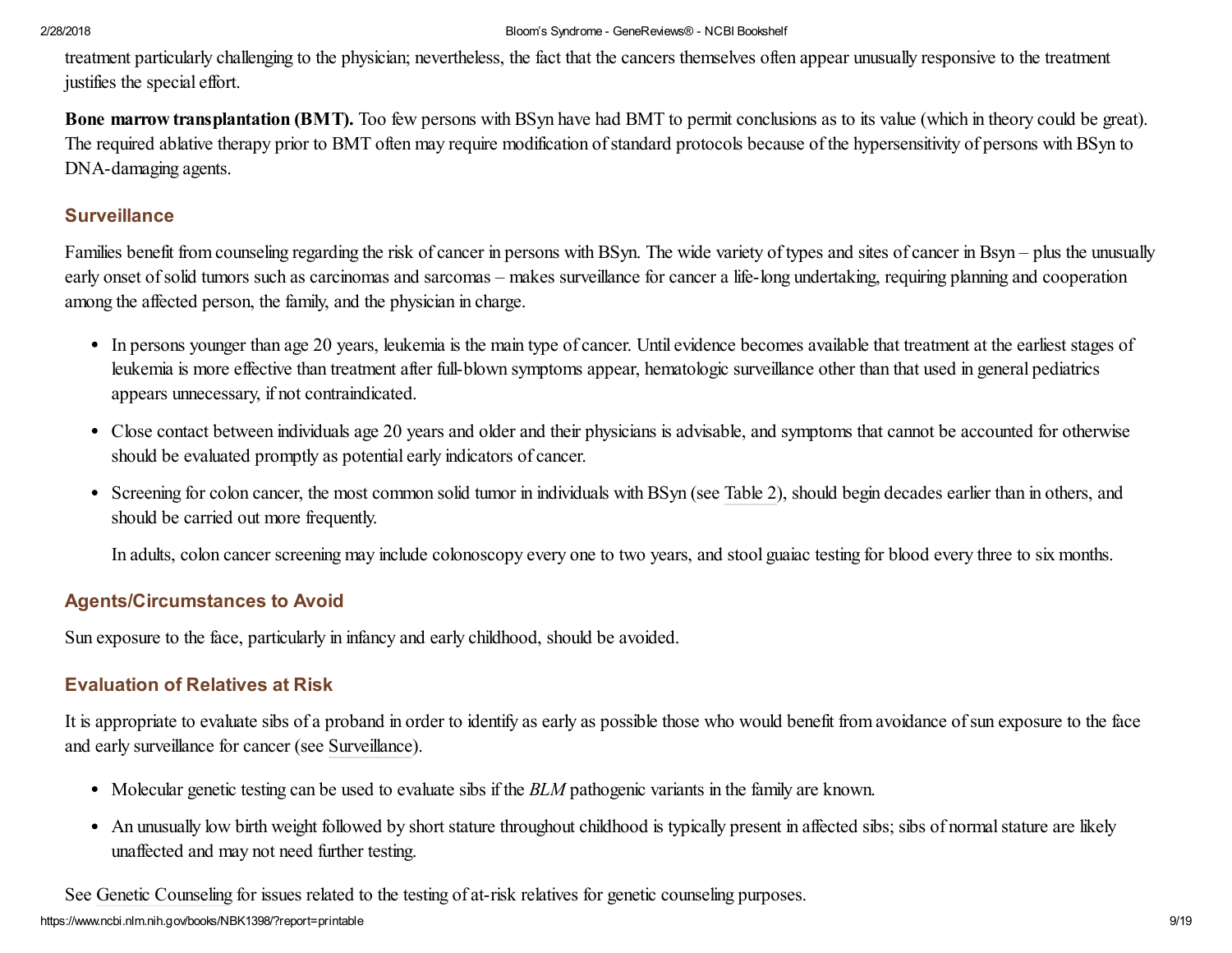# Therapies Under Investigation

Search [ClinicalTrials.gov](http://clinicaltrials.gov/) for access to information on clinical studies for a wide range of diseases and conditions. Note: There may not be clinical trials for this disorder.

# Genetic Counseling

Genetic counseling is the process of providing individuals and families with information on the nature, inheritance, and implications of genetic disorders to help them make informed medical and personal decisions. The following section deals with genetic risk assessment and the use of family history and genetic testing to clarify genetic status for family members. This section is not meant to address all personal, cultural, or *ethical issues that individuals may face or to substitute for consultation with a genetics professional*. —ED.

# Mode of Inheritance

Bloom's syndrome (BSyn) is inherited in an autosomal recessive manner.

## Risk to Family Members

## Parents of an individual with BSyn

- Both parents of an affected person may be assumed to be heterozygous for a pathogenic variant in *BLM*. However, a single example of uniparental disomy has been reported [Woodage et al 1994], suggesting that molecular testing of parents may be warranted to confirm their genetic status.
- Heterozygotes (carriers) are asymptomatic and are not at risk of developing BSyn.
- The cancer risk of heterozygotes as a group has been examined in association studies but is yet to be determined [Antczak et al 2013, Prokofyeva et al 2013].

## Sibs of an individual with BSyn

- At conception, each sib of an individual with Bloom's syndrome has a 25% chance of being affected, a 50% chance of being an asymptomatic carrier of a *BLM* pathogenic variant, and a 25% chance of being unaffected and not a carrier.
- Once an at-risk sib is known to be unaffected, the risk of his/her being a carrier of a *BLM* pathogenic variant is 2/3.
- The cancer risk of heterozygotes as a group has been examined in association studies but is yet to be determined [Antczak et al 2013, Prokofyeva et al 2013].

## Offspring of a woman with BSyn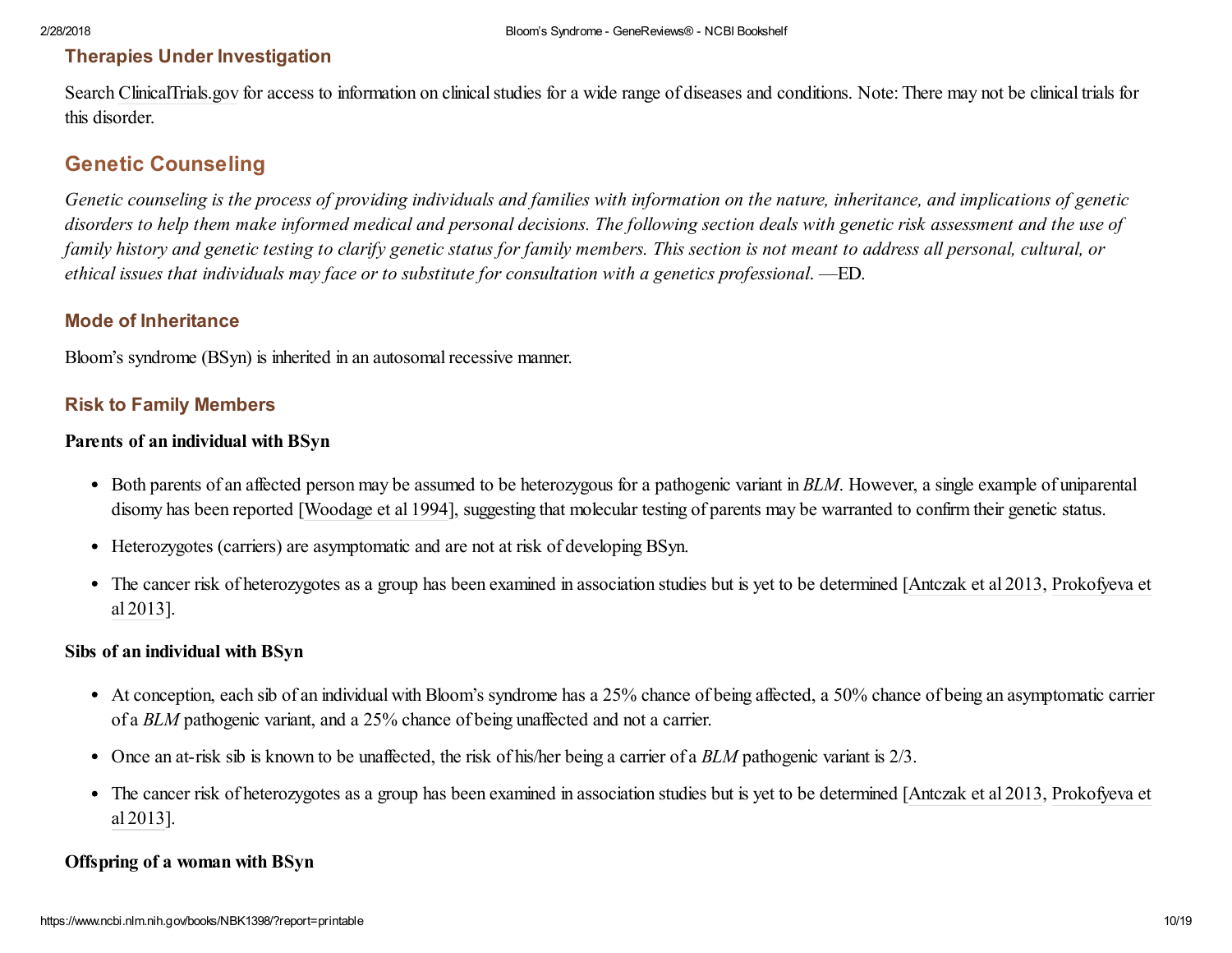- Children born to a woman with Bloom's syndrome are usually heterozygous for a *BLM* pathogenic variant. However, because approximately 1% of individuals of Ashkenazi Jewish descent carry a *BLM* pathogenic variant, the risk for BSyn in the children of a union between a woman with BSyn and an Ashkenazi Jewish man whose Bloom's syndrome carrier status has not been determined is 1/200.
- Children born to a woman with BSyn and a reproductive partner who is a carrier of a pathogenic variant have a 50% chance of having BSyn and a 50% chance of being carriers.

Other family members of a proband. Each sib of the proband's parents is at a 50% risk of being a carrier of a *BLM* pathogenic variant.

# Carrier (Heterozygote) Detection

Carrier testing for at-risk relatives requires prior identification of the *BLM* pathogenic variants in the family.

Individuals of Ashkenazi Jewish heritage. Because of the relatively increased carrier rate of the blm<sup>Ash</sup> allele in Ashkenazi Jews, population screening may be available for Ashkenazi Jewish individuals of reproductive age [ACOG Committee on Genetics 2009].

# <span id="page-11-0"></span>Related Genetic Counseling Issues

See Management, [Evaluation](#page-9-1) of Relatives at Risk for information on evaluating at-risk relatives for the purpose of early diagnosis and treatment.

## Family planning

- The optimal time for determination of genetic risk, clarification of carrier status, and discussion of the availability of prenatal testing is before pregnancy.
- It is appropriate to offer genetic counseling (including discussion of potential risks to offspring and reproductive options) to young adults who are affected, are carriers, or are at risk of being carriers.

DNA banking is the storage of DNA (typically extracted from white blood cells) for possible future use. Because it is likely that testing methodology and our understanding of genes, allelic variants, and diseases will improve in the future, consideration should be given to banking DNA of affected individuals.

# Prenatal Testing and Preimplantation Genetic Diagnosis

Molecular genetic testing. Once the *BLM* pathogenic variants have been identified in an affected family member, prenatal testing for a pregnancy at increased risk and [preimplantation](http://weill.cornell.edu/bsr/) genetic diagnosis (PGD) for BSyn are possible. PGD has been successfully utilized for one couple [Bloom's Syndrome Registry, unpublished data].

Cytogenetic analysis. Prenatal diagnosis for a pregnancy at increased risk is possible by sister-chromatid exchange (SCE) analysis of fetal cells obtained by amniocentesis usually performed at about 15 to 18 weeks' gestation or chorionic villus sampling (CVS) at approximately ten to 12 weeks' gestation.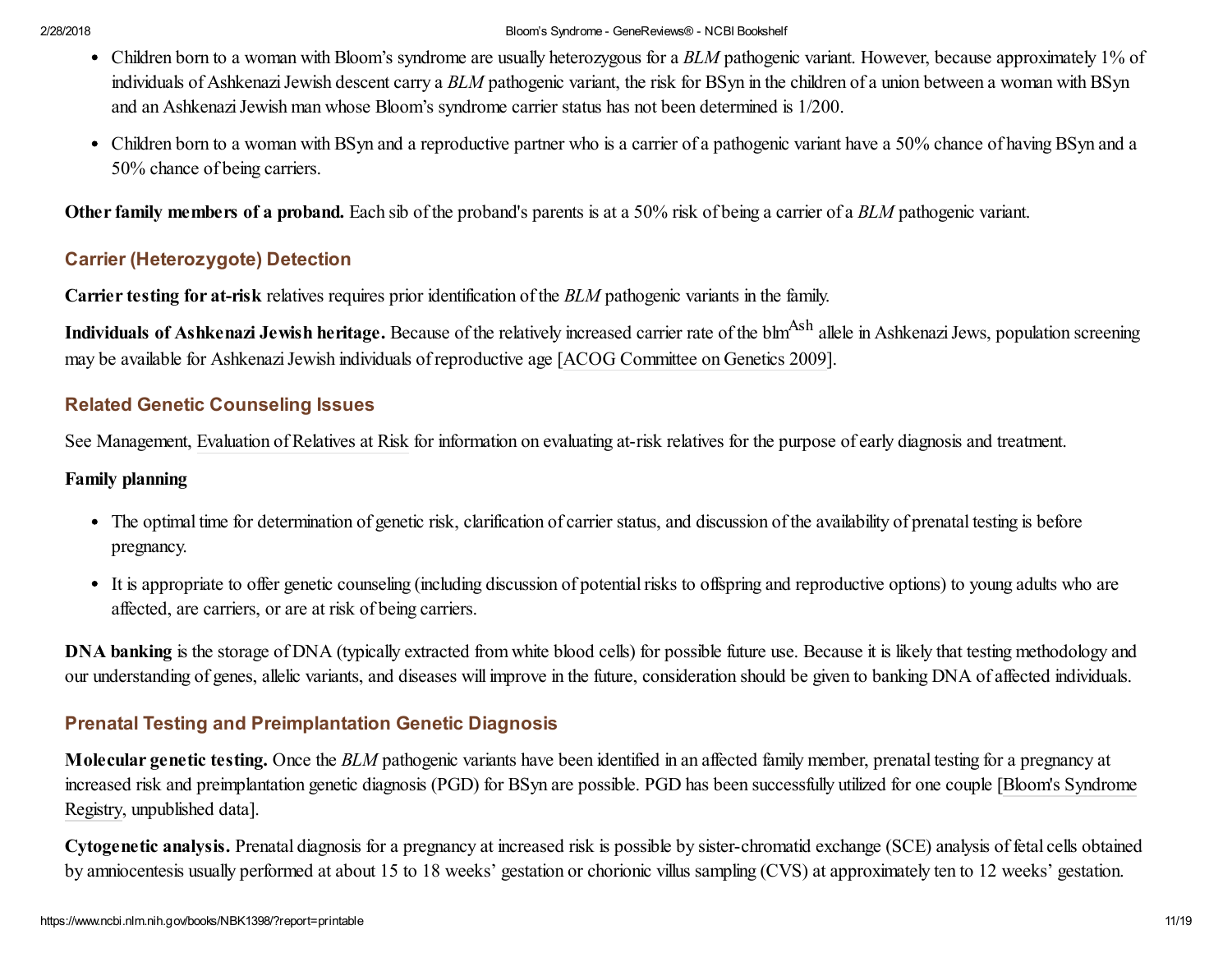Note: Ultrasound measurements are not reliable if prenatal diagnosis confirms the diagnosis of BSyn in the fetus.

# **Resources**

GeneReviews staff has selected the following disease-specific and/or umbrella support organizations and/or registries for the benefit of individuals with this disorder and their families. GeneReviews is not responsible for the information provided by other organizations. For information on *selection criteria, click [here.](https://www.ncbi.nlm.nih.gov/books/n/gene/app4/)*

• Bloom's Syndrome Association (BSA) P.O. Box 727 Hanover NH 03755-0727 Phone: 603-643-2850 Email: info@bloomssyndromeassociation.org [www.bloomssyndromeassociation.org](http://www.bloomssyndromeassociation.org/)

- Bloom's Syndrome Foundation (BSF) 7095 Hollywood Boulevard #583 Los Angeles CA 90028 Email: info@bloomssyndrome.org [www.bloomssyndrome.org](http://www.bloomssyndrome.org/)
- National Library of Medicine Genetics Home Reference Bloom [syndrome](http://ghr.nlm.nih.gov/condition=bloomsyndrome)

## Center for Jewish Genetics

Ben Gurion Way 30 South Wells Street Chicago IL 60606 Phone: 312-357-4718 Email: jewishgeneticsctr@juf.org [www.jewishgenetics.org](http://www.jewishgenetics.org/)

## Xeroderma Pigmentosum Society, Inc (XP Society)

*XP Society has material on their site related to UV protection/avoidance.* 437 Syndertown Road Craryville NY 12521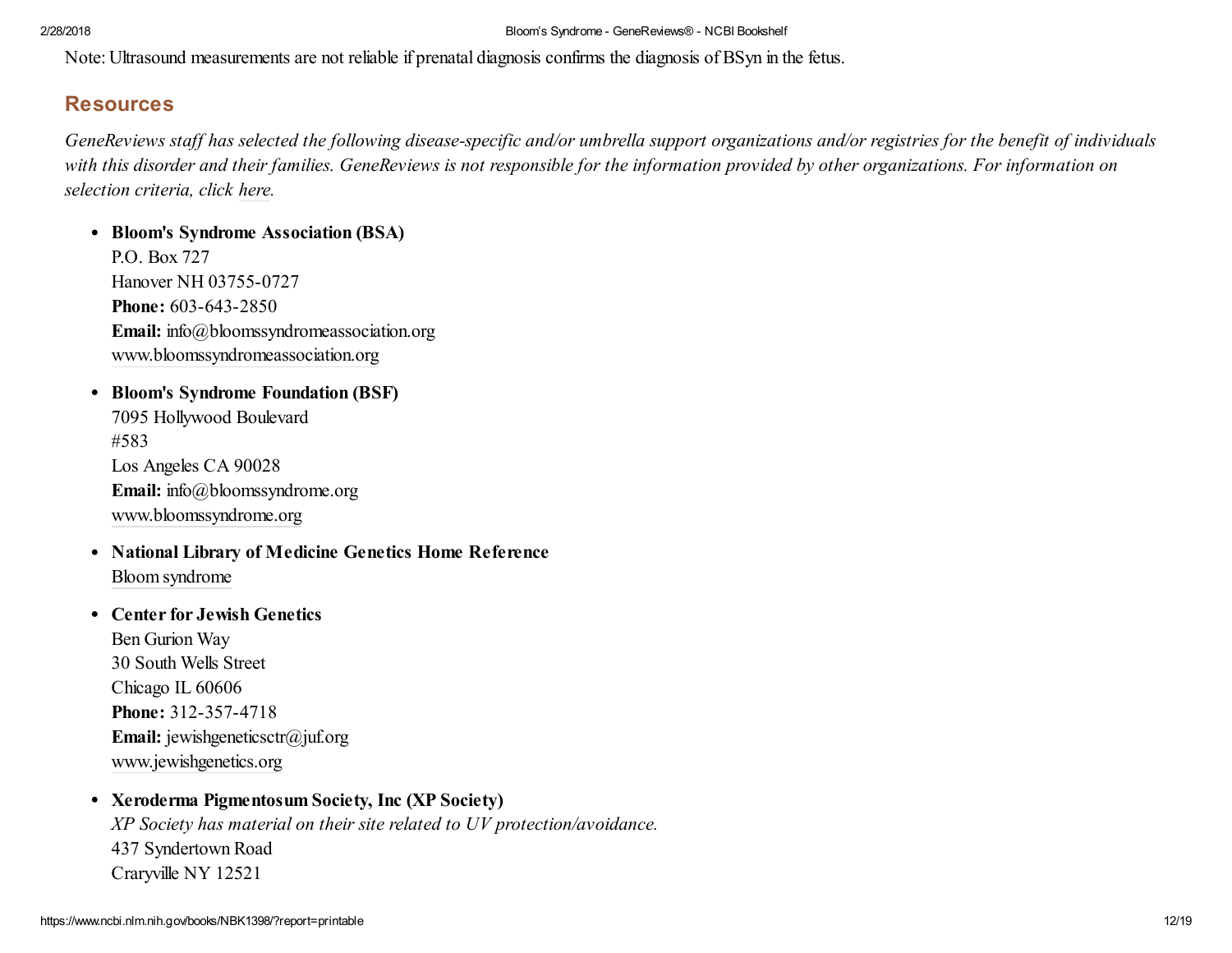Phone: 877-XPS-CURE (877-977-2873); 518-851-2612 Email: xps@xps.org [www.xps.org](http://www.xps.org/)

• Bloom's Syndrome Registry

Weill Cornell Medicine 505 East 70th Street 3rd floor, Box 128 New York NY 10021 Phone: 646-962-2205 Email: cmc9039@med.cornell.edu; msanz@molloy.edu Bloom's [Syndrome](http://med.cornell.edu/bsr) Registry

European Society for Immunodeficiencies (ESID) Registry

Dr. Gerhard Kindle University Medical Center Freiburg Centre of Chronic Immunodeficiency Engesserstr. 4 79106 Freiburg Germany Phone: 49-761-270-34450 Email: esid-registry@uniklinik-freiburg.de ESID [Registry](http://esid.org/Working-Parties/Registry)

# <span id="page-13-0"></span>Molecular Genetics

Information in the Molecular Genetics and OMIM tables may differ from that elsewhere in the GeneReview: tables may contain more recent *information. —*ED.

## Table A.

Bloom's Syndrome: Genes and Databases

| <b>Gene Chromosome Locus</b> | Protein                             | <b>Locus-Specific Databases</b>                      |            | <b>HGMD ClinVar</b> |
|------------------------------|-------------------------------------|------------------------------------------------------|------------|---------------------|
| $BLM$ 15q26.1                | Bloom syndrome protein BLM database |                                                      | <b>BLM</b> | <b>BLM</b>          |
|                              |                                     | <b>BLMbase: Mutation registry for Bloom Syndrome</b> |            |                     |

https://www.ncbi.nlm.nih.gov/books/NBK1398/?report=printable 13/19 Data are compiled from the following standard references: gene from [HGNC](http://www.genenames.org/index.html); chromosome locus from [OMIM](http://www.omim.org/); protein from [UniProt.](http://www.uniprot.org/) For a description of databases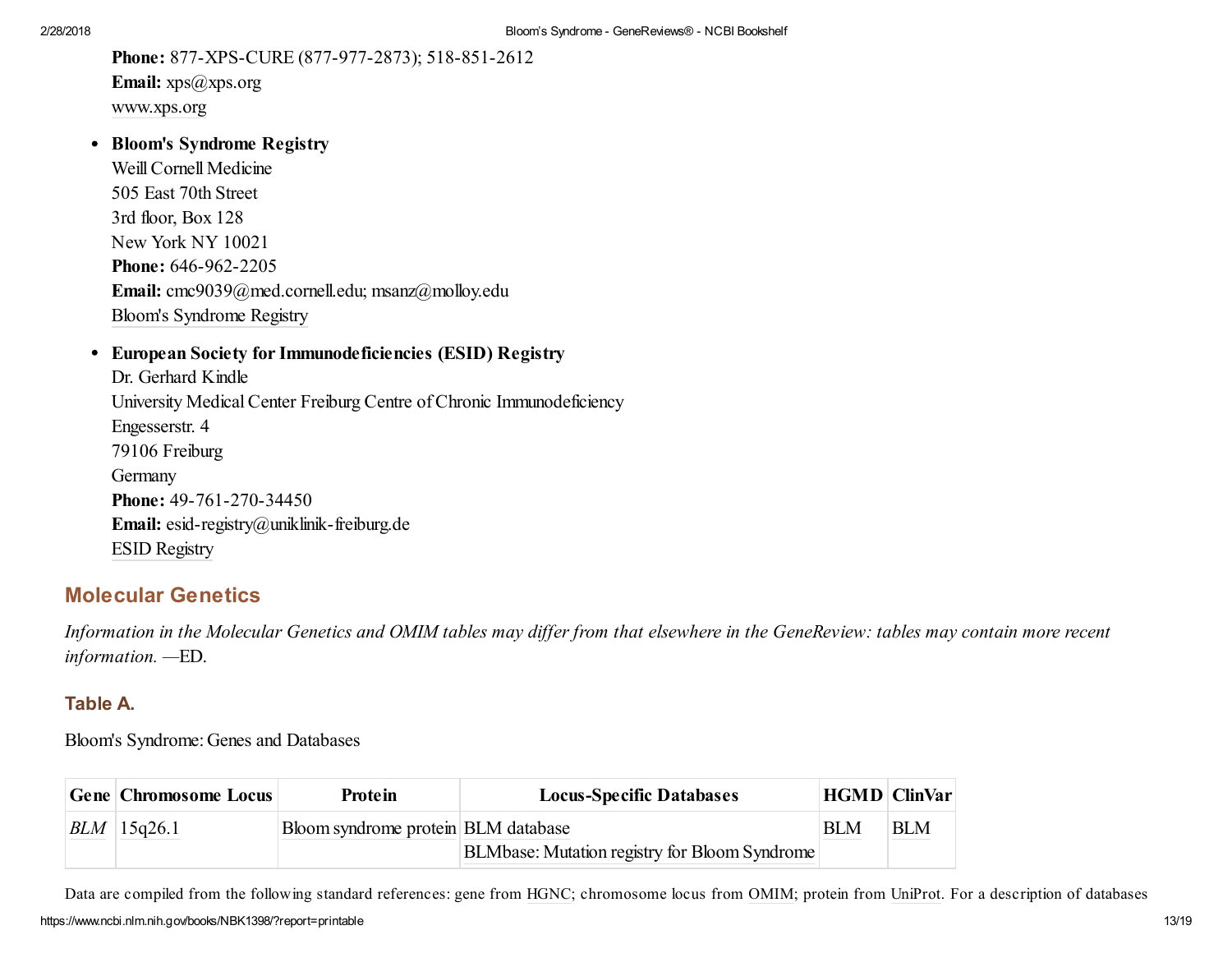(Locus Specific, HGMD, ClinVar) to which links are provided, click [here.](https://www.ncbi.nlm.nih.gov/books/n/gene/app1/)

# Table B.

OMIM Entries for Bloom's Syndrome (View All in [OMIM](https://www.ncbi.nlm.nih.gov/omim/210900,604610))

[210900](https://www.ncbi.nlm.nih.gov/omim/210900) BLOOM SYNDROME; BLM

[604610](https://www.ncbi.nlm.nih.gov/omim/604610) RECQ PROTEIN-LIKE 3; RECQL3

# Molecular Genetic Pathogenesis

Bloom's syndrome (BSyn) is the prototype of the class of human diseases sometimes referred to as the chromosome breakage syndromes [German 1969]. These include BSyn, [Fanconi](https://www.ncbi.nlm.nih.gov/books/n/gene/fa/) anemia, [ataxia-telangiectasia,](https://www.ncbi.nlm.nih.gov/books/n/gene/ataxia-telangiectas/) ataxia-telangiectasia-like disorder (OMIM [604391\)](http://omim.org/entry/604391), Nijmegen breakage [syndrome](https://www.ncbi.nlm.nih.gov/books/n/gene/nijmegen/), and Werner [syndrome.](https://www.ncbi.nlm.nih.gov/books/n/gene/werner/) These clinically disparate disorders are caused by pathogenic variants in genes encoding enzymes comprising pathways of DNA replication and repair that are responsible for the maintenance of genomic stability. In all of these disorders, the diagnostic cytogenetic abnormalities are accompanied by an increased rate of spontaneous mutation in somatic cells. This hypermutability explains the cancer predisposition shared by these disorders.

Gene structure. A 4,528-bp cDNA sequence defines *BLM*, which contains a long open reading frame encoding a 1,417-amino acid protein, BLM. *BLM* comprises 22 exons and is located at chromosome band 15q26.1. For a detailed summary of gene and protein information, see [Table](https://www.ncbi.nlm.nih.gov/books/NBK1398/#bloom.molgen.TA) A, Gene.

## Pathogenic variants

- Most individuals of Ashkenazi Jewish heritage with BSyn have the pathogenic variant c.2207 2212delinsTAGATTC [\(Table](https://www.ncbi.nlm.nih.gov/books/NBK1398/table/bloom.T.blm_pathogenic_variants_discusse/?report=objectonly) 4) [Ellis et al 1998]. A second rarer pathogenic variant segregating in the Ashkenazi Jewish population, c.2407dupT, has been identified [Ellis et al 1998, German et al 2007].
- Pathogenic variants identified in several studies of individuals with BSyn fall into the following four broad classes [German et al 2007, Amor-Guéret et al 2008, Shastri & Schmidt 2015]:
	- Nucleotide insertions and deletions that result in frameshifts and elimination of the C-terminus of the protein where the nuclear localization signals of BLM are located; BLM is therefore absent from the nucleus  $\left(\frac{1}{3}$  of all pathogenic variants).
	- Nonsense variants that convert sense codons to nonsense or chain-terminating codons that predict translation of a truncated BLM protein  $(-1/3 \text{ of all pathogenic variants})$
	- Intron variants that cause splicing defects  $\left(\frac{1}{6}$  of all pathogenic variants)
	- $\circ$  Missense variants that result in the production of non-functional BLM protein ( $\sim$ 1/6 of all pathogenic variants)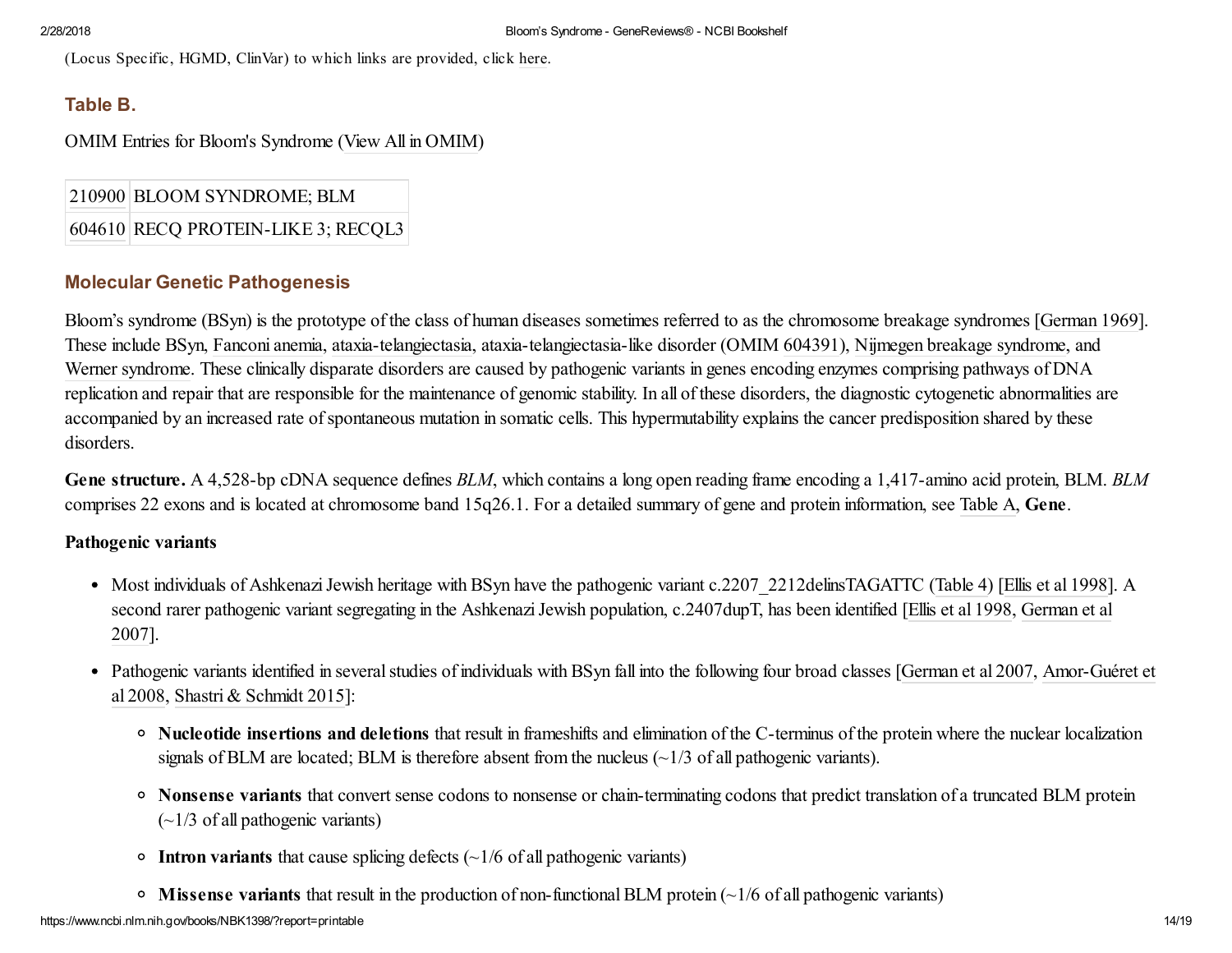### Table 4.

*BLM* Pathogenic Variants Discussed in This *GeneReview*

| <b>DNA Nucleotide Change</b><br>$(A$ lias <sup>1</sup> )                                                       | <b>Predicted Protein Change Reference Sequences</b> |                            |  |
|----------------------------------------------------------------------------------------------------------------|-----------------------------------------------------|----------------------------|--|
| c.2207 2212 delinsTAGATTC $^2$<br>$(2281\text{del}6/\text{ins}7)$<br>$\int_{0}^{\infty}$ (blm <sup>Ash</sup> ) | p.Tyr736LeufsTer5 $^2$                              | NM 000057.2<br>NP 000048.1 |  |
| $c.2407$ dup $T$<br>(insT2407)                                                                                 | p.Trp803LeufsTer4                                   |                            |  |

Note on variant classification: Variants listed in the table have been provided by the authors. *GeneReviews* staff have not independently verified the classification of variants.

Note on nomenclature: *GeneReviews* follows the standard naming conventions of the Human Genome Variation Society [\(varnomen.hgvs.org\)](http://varnomen.hgvs.org/). See Quick [Reference](https://www.ncbi.nlm.nih.gov/books/n/gene/app3/) for an explanation of nomenclature.

- 1. Variant designation that does not conform to current naming conventions
- 2. Also known as the  $blm<sup>Ash</sup>$  allele

See [Table](https://www.ncbi.nlm.nih.gov/books/NBK1398/bin/bloom-Table5.pdf) 5 (pdf) for pathogenic variants identified in registered persons of various nationalities and ethnic groups.

Normal gene product. The 1417-amino-acid protein named BLM contains an amino acid domain consisting of seven motifs characteristic of DNA and RNA helicases. The helicase domain of BLM is 40%-45% identical to the helicase domain in the RecQ subfamily of DNA helicases and is known to be important in other species for the maintenance of genomic integrity. BLM is a cell cycle-regulated protein that is distributed diffusely throughout the nucleus but also is concentrated in nuclear foci, many of which have been identified as PML (promyelocytic leukemia protein) bodies [Sanz et al 2000]. DNAdependent ATPase and DNA duplex-unwinding activities have been demonstrated for BLM; the nucleic acid substrates that it acts on in the cellremain to be identified. Molecular and genetic evidence implicates BLM in the cellular mechanisms that maintain genomic stability [Hickson et al 2001, Monnat 2010, Larsen & Hickson 2013, Suhasini & Brosh 2013].

Abnormal gene product. The major consequence for a somatic cell, in which BLM is either absent or present but non-functional, is an abnormally high rate of recombination and mutation. The pathogenic variants that arise in the cells of a person with BSyn are of several types and affect many regions of the genome. Thus, although the cancer of BSyn is attributable to the cellular hyper-recombinability and hypermutability, the proportionalsmallsize – the constant feature of BSyn – remains unexplained, as do the important medical complications of BSyn other than cancer.

# References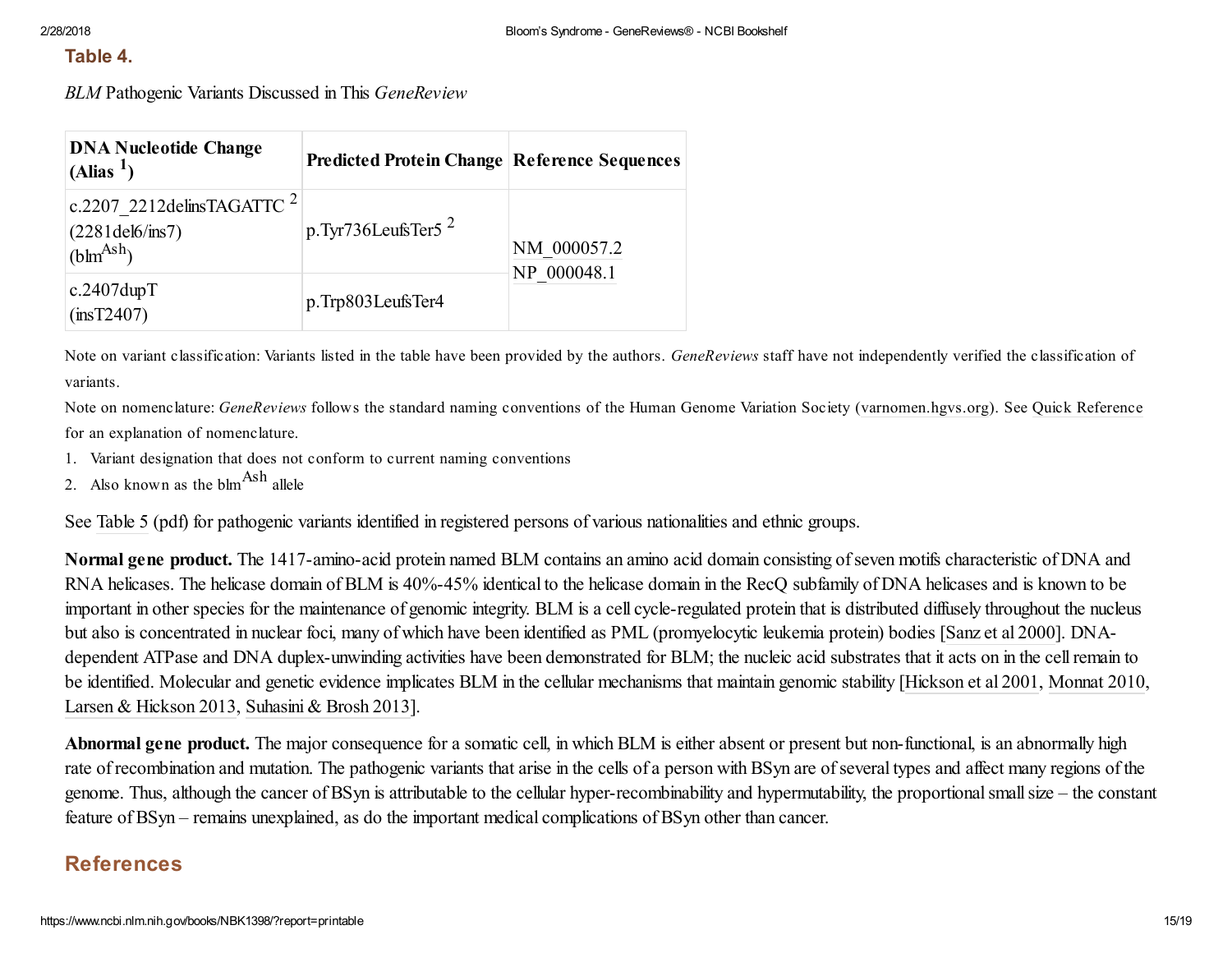# Literature Cited

ACOG Committee on Genetics. ACOG Committee Opinion No. 442: Preconception and prenatal carrier screening for genetic diseases in individuals of Eastern European Jewish descent. Obstet Gynecol. 2009;114:950–3. [PubMed: [19888064](https://www.ncbi.nlm.nih.gov/pubmed/19888064)]

Amor-Guéret M, Dubois-d'Enghien C, Laugé A, Onclercq-Delic R, Barakat A, Chadli E, Bousfiha AA, Benjelloun M, Flori E, Doray B, Laugel V, Lourenço MT, Gonçalves R, Sousa S, Couturier J, Stoppa-Lyonnet D. Three new BLM gene mutations associated with Bloom syndrome. Genet Test. 2008;12:257–61. [PubMed: [18471088](https://www.ncbi.nlm.nih.gov/pubmed/18471088)]

Antczak A, Kluźniak W, Wokołorczyk D, Kashyap A, Jakubowska A, Gronwald J, Huzarski T, Byrski T, Dębniak T, Masojć B, GórskiB, Gromowski T, Nagorna A, Gołąb A, Sikorski A, Słojewski M, Gliniewicz B, Borkowski T, Borkowski A, Przybyła J, Sosnowski M, Małkiewicz B, Zdrojowy R, Sikorska-Radek P, Matych J, Wilkosz J, Różański W, Kiś J, Bar K, Domagała P, Stawicka M, Milecki P, Akbari MR, Narod SA, LubińskiJ, CybulskiC, Bryniarski P, Paradysz A, Jersak K, Niemirowicz J, Słupski P, Jarzemski P, Skrzypczyk M, Dobruch J, Domagała W, Chosia M, van de Wetering T, Serrano-Fernández P, Puszyński M, Soczawa M, Switała J, Archimowicz S, Kordowski M, Zyczkowski M, Borówka A, Bagińska J, Krajka K, Szwiec M, Haus O, Janiszewska H, Stembalska A, Sąsiadek MM, et al. A common nonsense mutation of the BLM gene and prostate cancer risk and survival. Gene. 2013;532:173–6. [PubMed: [24096176](https://www.ncbi.nlm.nih.gov/pubmed/24096176)]

Bloom D. Congenital telangiectatic erythema resembling lupus erythematosus in dwarfs; probably a syndrome entity. AMA Am J Dis Child. 1954;88:754–8. [PubMed: [13206391\]](https://www.ncbi.nlm.nih.gov/pubmed/13206391)

Diaz A, Vogiatzi MG, Sanz MM, German J. Evaluation of short stature, carbohydrate metabolism and other endocrinopathies in Bloom's syndrome. Horm Res. 2006;66:111–7. [PubMed: [16763388\]](https://www.ncbi.nlm.nih.gov/pubmed/16763388)

Ellis NA, Ciocci S, Proytcheva M, Lennon D, Groden J, German J. The Ashkenazic Jewish Bloom syndrome mutation blmAsh is present in non-Jewish Americans of Spanish ancestry. Am J Hum Genet. 1998;63:1685–93. [PMC free article: [PMC1377640\]](https://www.ncbi.nlm.nih.gov/pmc/articles/PMC1377640/) [[PubMed:](https://www.ncbi.nlm.nih.gov/pubmed/9837821) 9837821]

German J. Bloom's syndrome. I. Genetical and clinical observations in the first twenty-seven patients. Am J Hum Genet. [1969;21:196–227.](https://www.ncbi.nlm.nih.gov/pmc/articles/PMC1706430/) [PMC free article: PMC1706430] [\[PubMed:](https://www.ncbi.nlm.nih.gov/pubmed/5770175) 5770175]

German J. Bloom syndrome: a mendelian prototype of somatic mutational disease. Medicine (Baltimore) 1993;72:393–406. [\[PubMed:](https://www.ncbi.nlm.nih.gov/pubmed/8231788) 8231788]

German J, Ellis N. Bloom syndrome. In: Vogelstein B, Kingler RW, eds. *The Genetic Basis of Human Cancer*. 2 ed. New York, NY: McGraw-Hill; 2002:267-88.

German J, Passarge E. Bloom's syndrome. XII. Report from the Registry for 1987. Clin Genet. 1989;35:57–69. [PubMed: [2647324\]](https://www.ncbi.nlm.nih.gov/pubmed/2647324)

German J, Sanz MM, Ciocci S, Ye TZ, Ellis NA. Syndrome-causing mutations of the BLM gene in persons in the Bloom's Syndrome Registry. Hum Mutat. 2007;28:743–53. [PubMed: [17407155\]](https://www.ncbi.nlm.nih.gov/pubmed/17407155)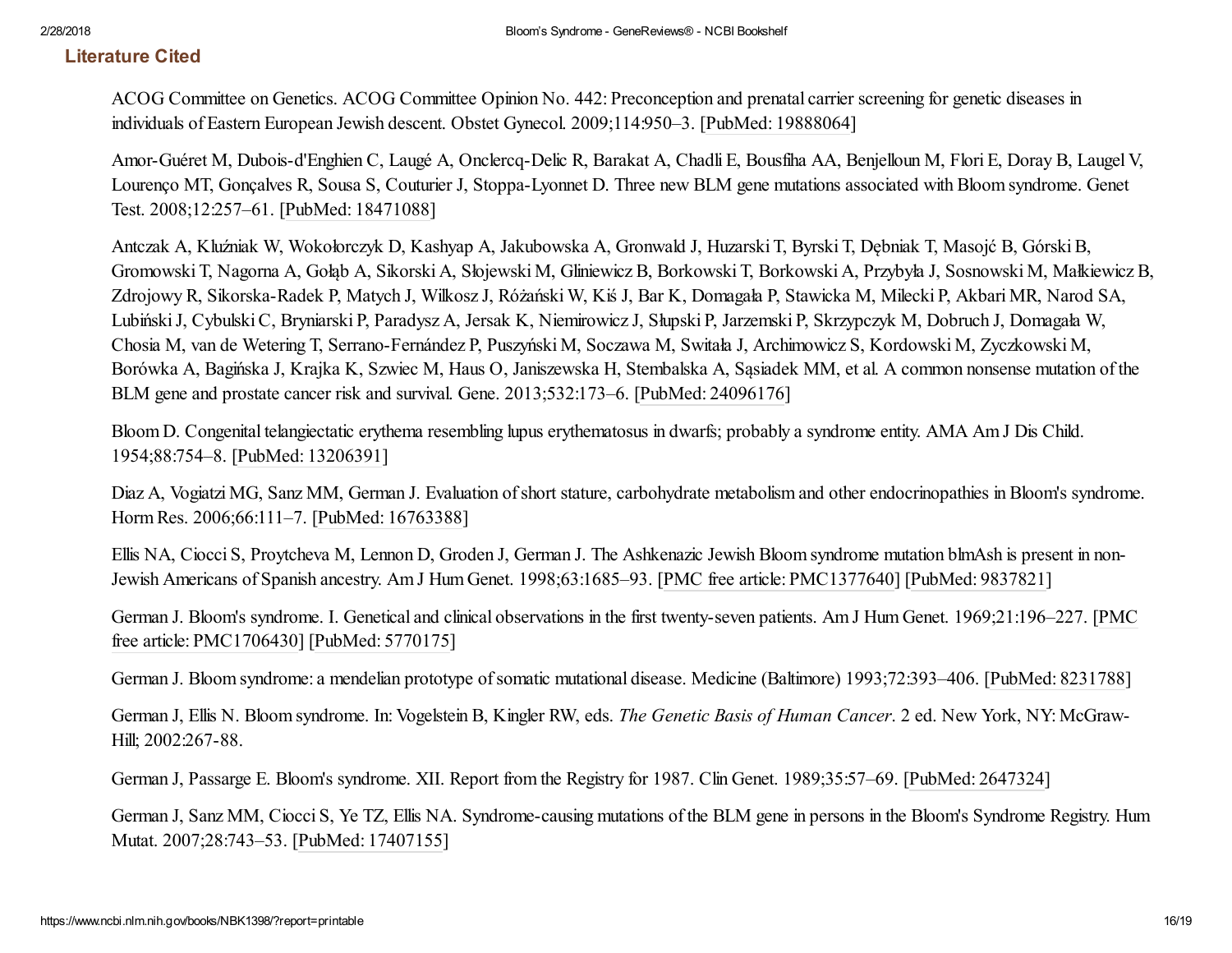Hickson ID, Davies SL, Li JL, Levitt NC, Mohaghegh P, North PS, Wu L. Role of the Bloom's syndrome helicase in maintenance of genome stability. Biochem Soc Trans. 2001;29:201–4. [PubMed: [11356154](https://www.ncbi.nlm.nih.gov/pubmed/11356154)]

Larsen NB, Hickson ID. RecQ helicases: conserved guardians of genomic integrity. In: Spies M, ed. *DNA Helicases and DNA Motor Proteins, Advances in Experimental Medicine and Biology*. New York, NY: Springer Science; 2013:161-84. [PubMed: [23161011](https://www.ncbi.nlm.nih.gov/pubmed/23161011)]

Li L, Eng C, Desnick RJ, German J, Ellis NA. Carrier frequency of the Bloom syndrome blmAsh mutation in the Ashkenazi Jewish population. Mol Genet Metab. 1998;64:286–90. [[PubMed:](https://www.ncbi.nlm.nih.gov/pubmed/9758720) 9758720]

Monnat RJ. Human RECQ helicases: Roles in DNA metabolism, mutagenesis and cancer biology. Semin Cancer Biol. [2010;20:329–39.](https://www.ncbi.nlm.nih.gov/pmc/articles/PMC3040982/) [PMC free article: PMC3040982] [PubMed: [20934517\]](https://www.ncbi.nlm.nih.gov/pubmed/20934517)

Peleg L, Pesso R, Goldman B, Dotan K, Omer M, Friedman E, Berkenstadt M, Reznik-Wolf H, Barkai G. Bloom syndrome and Fanconi's anemia: rate and ethnic origin of mutation carriers in Israel. Isr Med Assoc J. 2002;4:95–7. [PubMed: [11876000\]](https://www.ncbi.nlm.nih.gov/pubmed/11876000)

Prokofyeva D, Bogdanova N, Dubrowinskaja N, Bermisheva M, Takhirova Z, Antonenkova N, Turmanov N, Datsyuk I, Gantsev S, Christiansen H, Park-Simon TW, Hillemanns P, Khusnutdinova E, Dörk T. Nonsense mutation p.Q548X in BLM, the gene mutated in Bloom's syndrome, is associated with breast cancer in Slavic populations. Breast Cancer Res Treat. 2013;137:533–9. [PubMed: [23225144\]](https://www.ncbi.nlm.nih.gov/pubmed/23225144)

Sanz MM, Proytcheva M, Ellis NA, Holloman WK, German J. BLM, the Bloom's syndrome protein, varies during the cell cycle in its amount, distribution, and co-localization with other nuclear proteins. Cytogenet Cell Genet. 2000;91:217–23. [PubMed: [11173860\]](https://www.ncbi.nlm.nih.gov/pubmed/11173860)

Shahrabani-Gargir L, Shomrat R, Yaron Y, Orr-Urtreger A, Groden J, Legum C. High frequency of a common Bloom syndrome Ashkenazi mutation among Jews of Polish origin. Genet Test. 1998;2:293–6. [PubMed: [10464606\]](https://www.ncbi.nlm.nih.gov/pubmed/10464606)

Shastri VM, Schmidt KH. Cellular defects caused by hypomorphic variants of the Bloom syndrome helicase gene BLM. Mol Genet Genomic Med. 2015;4:106–19. [PMC free article: [PMC4707026](https://www.ncbi.nlm.nih.gov/pmc/articles/PMC4707026/)] [PubMed: [26788541\]](https://www.ncbi.nlm.nih.gov/pubmed/26788541)

Suhasini AN, Brosh Jr RM. DNA helicases associated with genetic instability, cancer, and aging. In: Spies M, ed. *DNA Helicases and DNA Motor Proteins, Advances in Experimental Medicine and Biology.* New York, NY: Springer Science; 2013:123-44.

Woodage T, Prasad M, Dixon JW, Selby RE, Romain DR, Columbano-Green LM, Graham D, Rogan PK, Seip JR, Smith A, Trent RJ. Bloom syndrome and maternal uniparental disomy for chromosome 15. Am J Hum Genet. [1994;55:74–80.](https://www.ncbi.nlm.nih.gov/pubmed/7912890) [PMC free article: [PMC1918231](https://www.ncbi.nlm.nih.gov/pmc/articles/PMC1918231/)] [PubMed: 7912890]

# Suggested Reading

German J, Ellis NA. Bloom syndrome. In: Valle D, Beaudet AL, Vogelstein B, Kinzler KW, Antonarakis SE, Ballabio A, Gibson K, Mitchell G, eds. *The Online Metabolic and Molecular Bases of Inherited Disease (OMMBID)*. New York, NY: McGraw-Hill. Chap 46. Available [online.](http://ommbid.mhmedical.com/)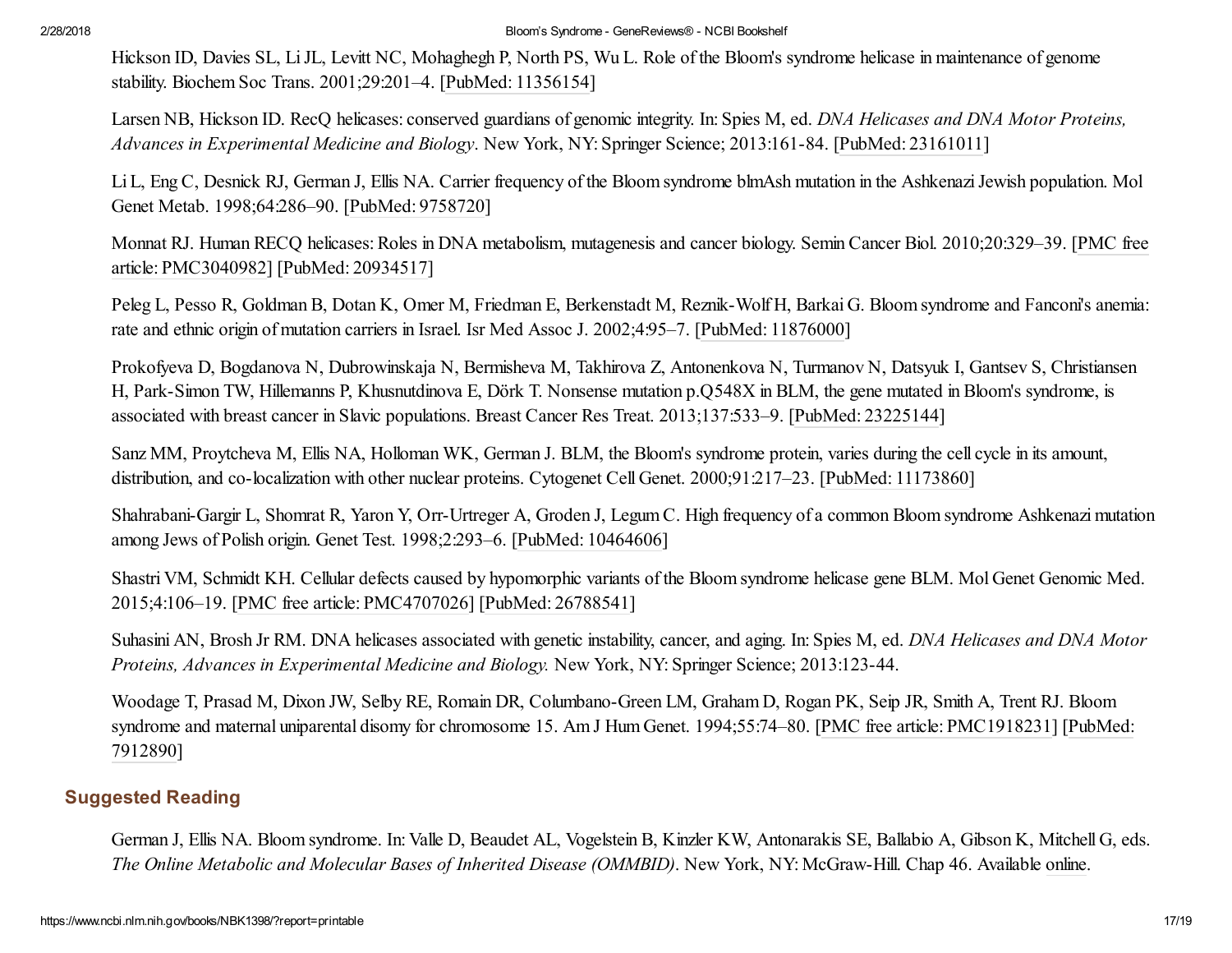# Chapter Notes

## Author Notes

The Bloom's Syndrome Registry is a long-term surveillance program in which the clinical courses of persons diagnosed with BSyn and close members of their families are followed. The Registry comprises bona fide cases of individuals with this very rare disorder living in various parts of the world. The Registry is the source of much of the data included in this entry.

#### Bloom's Syndrome Registry Contact Information

Registrars:

Dr Chris Cunniff Weill Cornell Medicine 505 E.  $70^{\text{th}}$  Street  $3<sup>rd</sup>$  floor, Box 128 New York, NY 10021 Tel:(646) 962-2762 Email: cmc9039@med.cornell.edu

Dr. Eberhard Passarge University of Essen, Germany Tel: 49/2324-41603 Email: [eberhard.passarge@uni-essen.de](mailto:dev@null)

## Revision History

- 7 April 2016 (sw) Comprehensive update posted live
- 28 March 2013 (me) Comprehensive update posted live
- 24 August 2010 (me) Comprehensive update posted live
- 22 March 2006 (me) Review posted to live Web site
- 10 December 2004 (ms) Original submission

[Copy](https://www.ncbi.nlm.nih.gov/books/about/copyright/) right © 1993-2018, University of Washington, Seattle. GeneReviews is a registered trademark of the University of Washington, Seattle. All rights reserved.